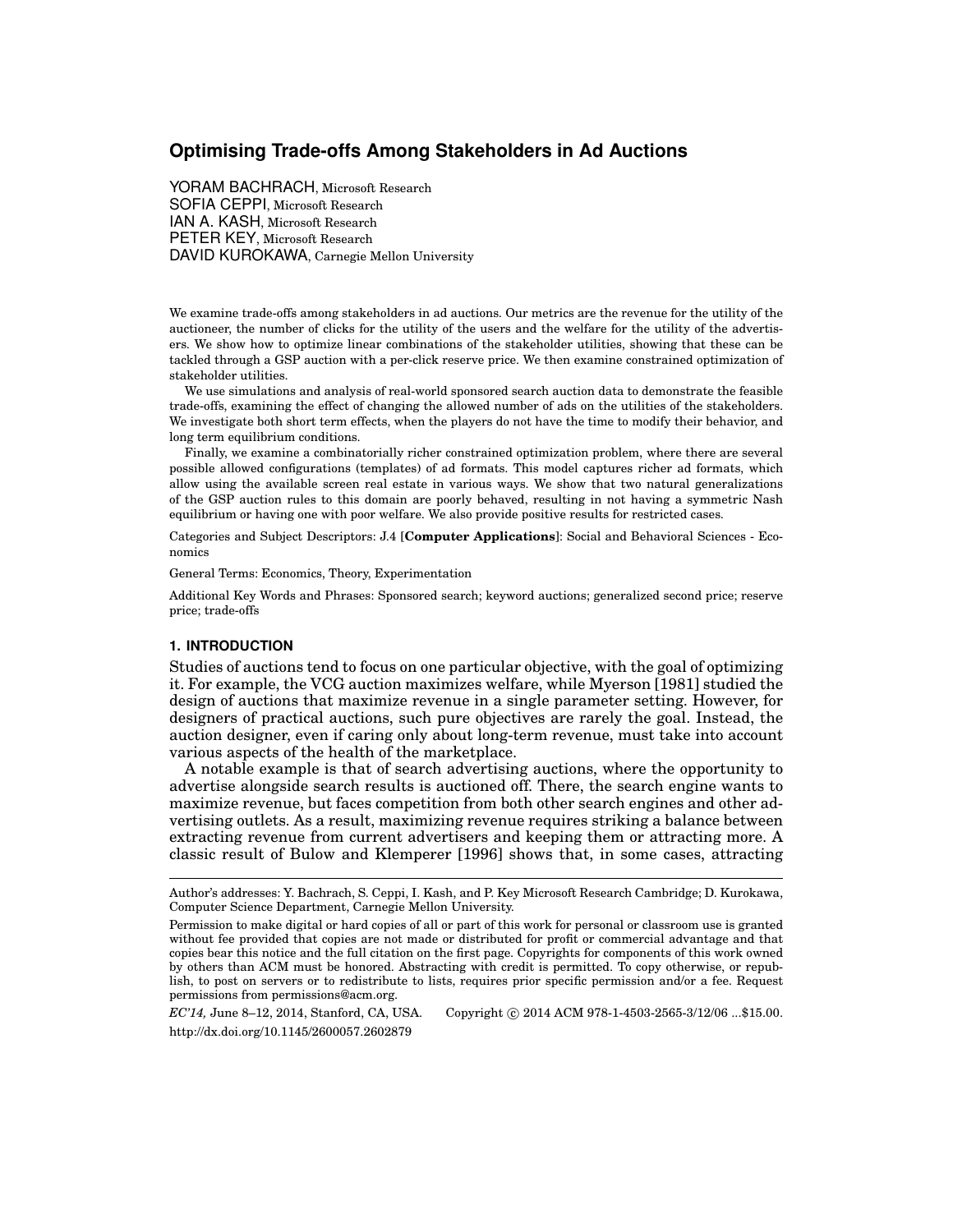even a single additional bidder can be as valuable as perfectly optimizing revenue. Given this, the auctioneer should take at least some consideration of the welfare of advertisers.

At the same time, a search engine is a two-sided platform where the good being sold to advertisers is the attention of searchers. Decisions that maximize revenue could result in a poor user experience if more or worse ads are shown. As searchers have other options, the supply of goods to be sold depends on how satisfied they are. Thus, the auctioneer should take their welfare into account as well.

While auction theory provides a rich set of tools for optimizing the welfare of a single group, much less attention has been paid to optimizing tradeoffs among multiple stakeholders. Better understanding this, in the particular context of sponsored search, is the goal of this paper.

## **1.1. Our Contribution**

We begin by analyzing the optimization of a linear combination of objectives relevant to the search engine (revenue), advertisers (welfare), and users (clicks). We provide an auction design that optimizes any objective that is *linear* in the click probability of an advertiser, of which each of these three objectives (and any linear combination of them) is a special case. Like current practice, this auction uses a rank score to order ads and prices can be computed in a truthful or Generalized Second Price (GSP) fashion. Importantly, this auction achieves trade-offs between revenue and other objectives through the use of a per-click reserve.

Next, we approach the same problem through the lens of constrained optimization. Rather than optimize a particular combination, we could constrain some of the objectives to lie above some minimal value while optimizing the remaining ones. This may be a more natural approach in practice, since it is not clear how the various objectives should be weighted, but given a current state of the marketplace it is natural to ask how to make the system one percent better for users while holding revenue neutral. Perhaps unsurprisingly, we are able to show that this problem is equivalent to the unconstrained problem via Lagrangean duality (the analysis is not trivial because the object we seek is an optimal *function*).

Of course, these three objectives are not the only natural ones for an auction designer to consider. For example, using the number of clicks (click yield) treats a deceptive advertisement that tricks people into clicking on it as beneficially relevant for users. An alternative that fits within our constrained optimization framework is to constrain the number of ads shown (impression yield), so that only the "best" are shown to users. We characterize the design of the optimal option with this constraint. Interestingly, the optimal way to ensure this constraint is satisfied through a per-impression reserve, which previous work has identified as a poor tool from a pure revenue maximization standpoint [Roberts et al. 2013; Thompson and Leyton-Brown 2013].

To complement this theoretical exploration, we follow [Roberts et al. 2013] and examine the relative performance of the optimal mechanism to various designs that have previously been considered through extensive experiments on both synthetic and real data. The experiments on synthetic data confirm the theoretical results: a ranking algorithm with a per-impression reserve usually outperforms the other evaluated ranking algorithms in terms of revenue, welfare, and click yield. For the second part of the experiments, we use historical data from Microsoft Bing for a keyword with over 500 bidders and for a keyword with fewer than 10 bidders. In the former case, all the ranking algorithms perform similarly for high values of impression yield while for low values of impression yield the algorithm with a per-impression reserve provides a higher revenue. For the latter case, the algorithm with the per-impression reserve provides an essentially constant revenue while controlling the number of ads shown.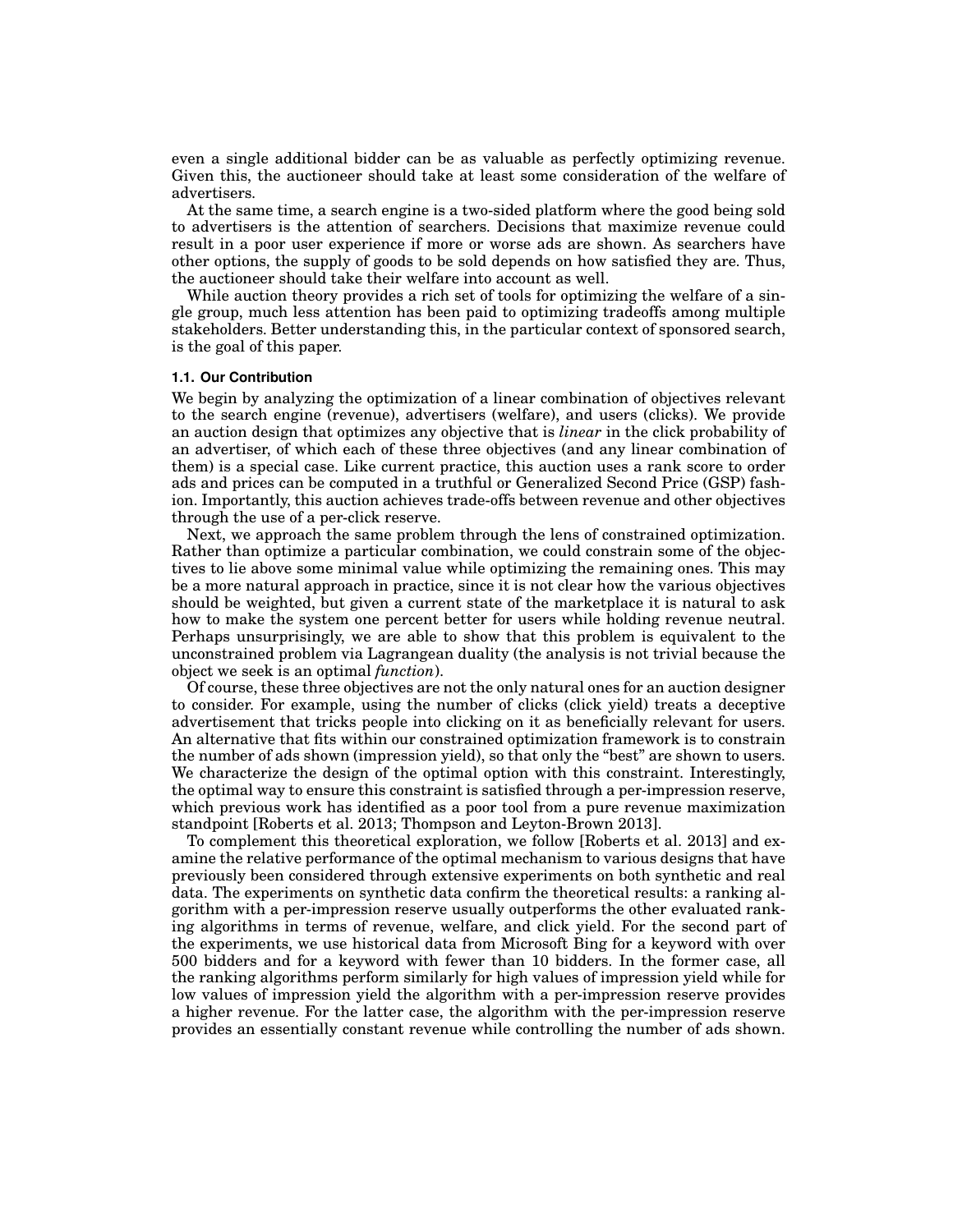This is higher for low numbers of ads and lower for high numbers of ads. Finally, on a sample from a weeks worth of data across all keywords on Bing, we observe opposite results when trading off between click and impression versus revenue and impression.

Finally, we consider the trade-offs created due to the existence of several different types of ads. For example, instead of displaying several text ads the search engine may at times wish to display one large image-based ad or a block of ads for different products that can be purchased. This setting diverges from classical theory in two ways. First, the set of advertisers in the two camps are not necessarily equivalent (e.g. an advertiser may only desire a placement for image-based ads). Second, the search engine's available slots are no longer pre-set and can change based off the bids. We will then show that the truthful auction in this setting is largely analogous to the standard setting, but attempting to utilize GSP payment rules results in significant complications. Our results here are quite negative, with GSP being poorly behaved except in restricted cases. As both Google and Bing use GSP, identifying a solution to this problem is an important direction for future work.

### **1.2. Related Work**

Our work sits in a long line of papers that study generalized second price auctions for sponsored search [Varian 2007; Edelman et al. 2007]. Ostrovsky and Schwarz [2011] studied the effects of applying Myerson's [1981] optimal per-click reserve on Yahoo! (For practical reasons they actually implemented per-impression reserve.) Lahaie and Pennock [2007] proposed the idea of a squashing parameter to improve revenue, and Lahaie and McAfee [2011] showed that it can increase welfare as well. Thompson and Leyton-Brown [2013] studied a variety of ways of increasing revenue, including through a reserve of the optimal form.

In the study of trade-offs, Likhodedov and Sandholm [2003] showed how to optimize a combination of revenue and welfare. Diakonikolas et al. [2012] explore the trade-off revenue/welfare focusing the attention on computational complexity issues for both exact and approximated deterministic mechanisms. The convex combination of revenue and welfare has also been considered in a study about refinements in the prediction of the relevance of ads done by Sundararajan and Talgam-Cohen [2013]. Liu and Chen [2006] and Liu et al. [2010] compared the designs of revenue-optimal and welfare-optimal auctions in a simple setting. Edelman and Schwarz [2010] argued that setting an optimal reserve price will lead to a significant revenue gain with minimal welfare loss. Athey and Ellison [2011] studied a model of consumer search and showed that reserve prices can increase user welfare. Roberts et al. [2013] studied the revenue optimal auction and showed that empirically it led to good trade-offs between revenue and other objectives, but did not have a theoretical explanation for this. They also showed that symmetric Nash equilibra continue to exist when per-impression reserves, per-click reserves of the optimal form, and other linear alterations to the ranking are performed.

Our motivations for considering trade-offs are driven by issues of endogenous participation. Jehiel and Lamy [2013] examine a general model of this problem in auctions, and their application of their results to sponsored search settings yields a qualitatively similar result to ours: reserves prices should be set, but not at as high a level as in a setting where participation is exogenous.

### **2. PRELIMINARIES**

We now describe the setting and notation we use throughout the paper. Our setting is a standard sponsored search ad auction or a position auction, where there are *n* bidders or advertisers; bidder *i* submits a bid *b<sup>i</sup>* for their ad to be displayed, and a displayed ad that is clicked is charged a price *p<sup>i</sup>* .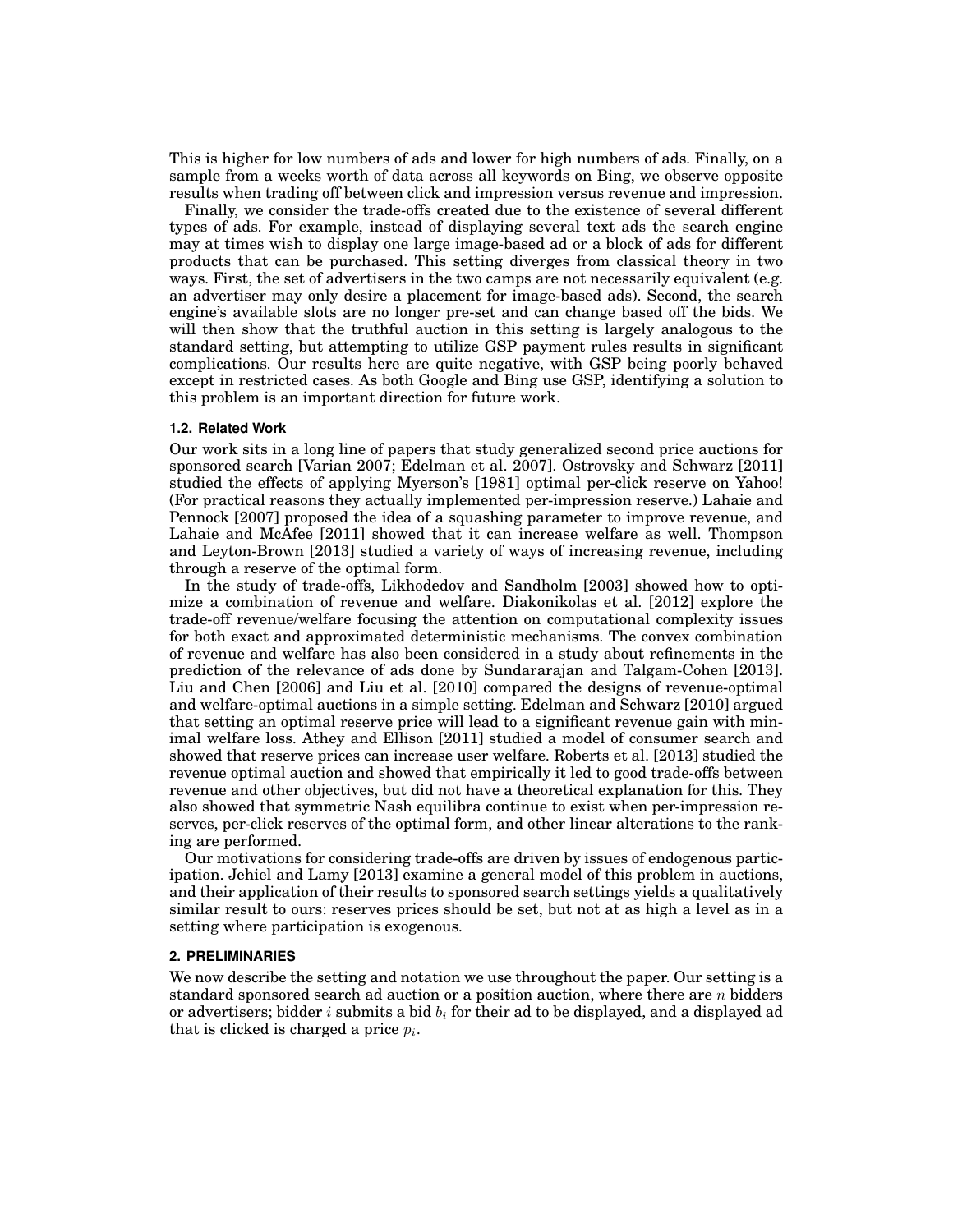We use the following notation:

 $-b = (b_1, b_2, ..., b_n)$ : the vector of bids.

- $t_i \in [c_i, d_i]$ : the type of bidder  $i$  (their true value of a click), which can take a value in the compact set  $[c_i, d_i]$ .
- *T*: the set of valid bidder types/bids vectors (i.e.  $b, (t_1, t_2, ..., t_n) \in A$ ).
- Types are independently distributed with density function *f<sup>i</sup>* for bidder *i*, giving den- $\textbf{sity}\; f(t) = \prod_i \bar{f}_i(t_i).$
- $-\phi_i : \mathbb{R}_{\geq 0} \to \mathbb{R}$ , the associated virtual value function of the bidder *i*, assumed to be regular. I.e.  $\phi_i(t_i) = t_i - (1 - F(t_i))/f(t_i)$  is non-decreasing.
- $-w_i$ : the ad effect of bidder *i*.
- $x_i : T \to \mathbb{R}^n$ : the allocation rule chosen. This represents the expected slot effect given to bidder *i*.
- $-t_iw_ix_i$  the expected welfare of advertiser *i*, determined as his value for a click multiplied by his probability of a click (factored into an ad effect and a slot effect).
- $\longrightarrow p_i : T \rightarrow \mathbb{R}^n$ : the payment function of bidder *i*.
- As we will be looking at linear objectives and constraints, we introduce:
- $-\frac{OBJ}{\sigma} = \alpha$  revenue $+\beta$  welfare $+\gamma$  click yield: the objective we will frequently maximize in our auctions. We assume  $\alpha, \beta, \gamma \ge 0$  and  $\alpha + \beta > 0$  (the case of  $\alpha = \beta = 0$  is largely trivial and due to its cumbersome edge-case nature will not be considered).
- $-\psi_i(z) = \alpha \phi_i(z) + \beta z + \gamma$ : here the  $\alpha, \beta, \gamma$  are equivalent to those used in *OBJ*.

To define an auction mechanism the designer must specify both an allocation rule (or ranking algorithm) and a payment function. We use ranking algorithms based on the parameters described above that are *monotone*, i.e., the expected valuation of each advertiser does not decrease when their type increases, and payments that provide the "right" incentives to advertisers to report bids that correspond to their types. We can obtain such payments in two ways: a) since the ranking algorithm is monotone, we can compute the payments as prescribed by Myerson [1981], yielding a truthful mechanism; b) We can use GSP payments. In the latter case, we need a solution concept that characterizes a *single* expected outcome, and apply the commonly used one: *symmetric* or *locally envy free* Nash equilibrium (SNE) [Edelman et al. 2007; Varian 2007]. An SNE is a refinement of a Nash equilibrium requiring that for every pair of advertisers *i* and *j*, the following constraint is satisfied:

$$
x_j(b)\left(t_i-\frac{w_j}{w_i}p_j(b)\right)\leq x_i(b)(t_i-p_i(b))
$$

Intuitively, this says that *i* prefers their slot and payment to *j*'s slot and payment. Previous work has shown that with GSP payments the "lowest" SNE corresponds to the truthful outcome, in the sense that each bidder ends up with the same slot and payment, for a broad class of allocation rules [Aggarwal et al. 2006; Edelman et al. 2007; Varian 2007; Roberts et al. 2013].

### **3. UNCONSTRAINED OPTIMIZATION**

We first begin with auctions that solve an (essentially) unconstrained optimization problem<sup>1</sup>. The natural problem of this form is to assign advertisers to slots to maximize some combination of objectives such as revenue, welfare, and click yield. A key observation, previously used in a different setting by Likhodedov and Sandholm [2003],

<sup>&</sup>lt;sup>1</sup>Strictly speaking there is a constraint that the allocation rule be monotone, but for the cases we examine the optimal solution has this property so we can ignore this constraint and perform unconstrained optimization.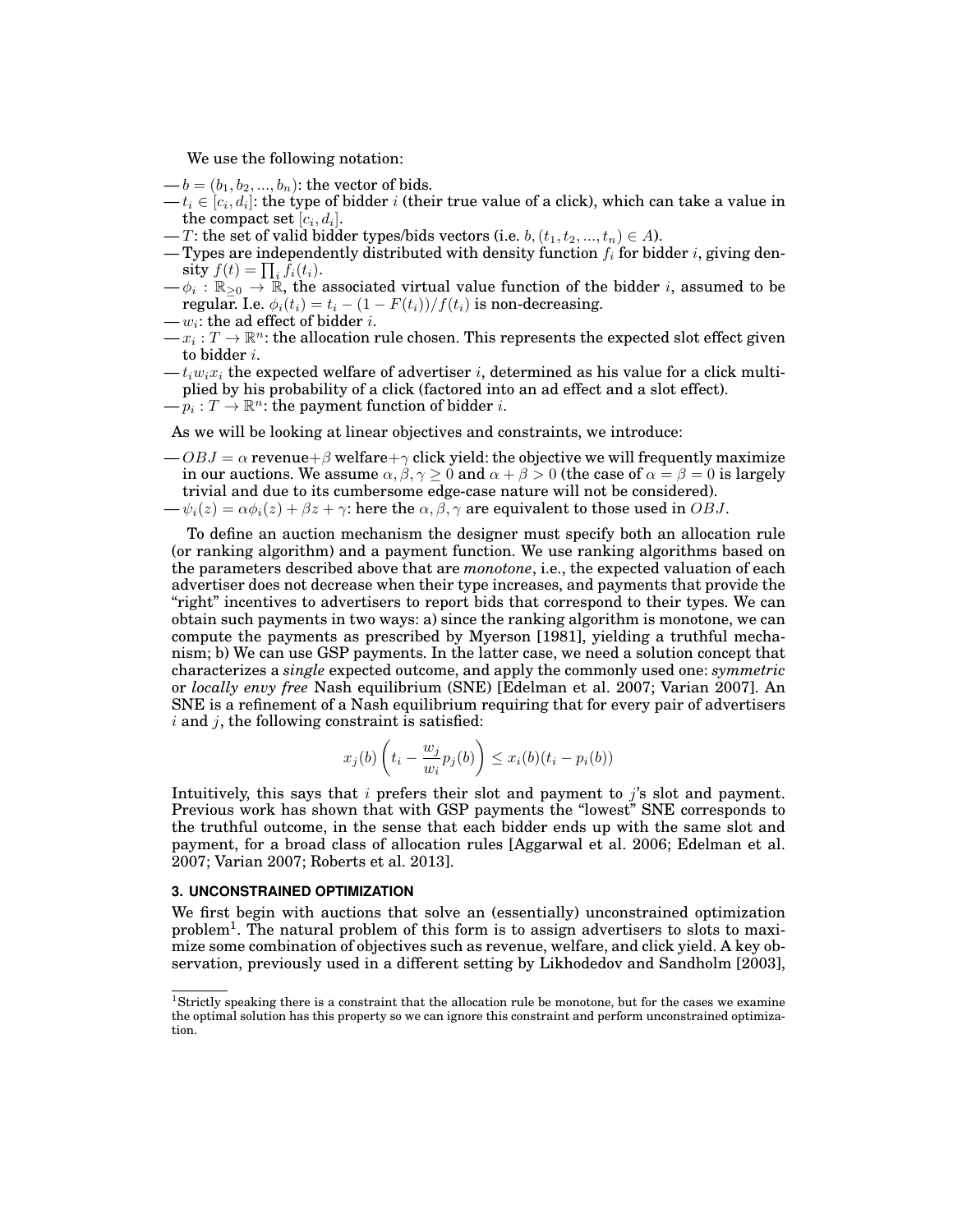is that all of these objectives are linear in the allocation. Thus they can naturally be folded together to yield an optimal auction by using a "rank score" that takes the appropriate combination of them. The following theorem captures this for our objective function of the form  $OBJ = \alpha$  revenue +  $\beta$  welfare +  $\gamma$  click yield (where  $\alpha, \beta, \gamma \ge 0$ ). This allows trading off measures of the utility of the search platform, the advertisers, and the users. Of course, any other linear term could easily be included.

THEOREM 3.1. *The auction that maximizes OBJ maximizes the equivalent objective*

$$
\int_T \sum_{i=1}^n w_i \psi_i(t_i) x_i(t) f(t) dt.
$$

*Thus, the truthful auction that maximizes for any instance of types/bids t, the expres-* $\sum_{i=1}^n w_i \psi_i(t_i) x_i(t)$  is optimal.

PROOF. We first note that  $\alpha, \beta, \gamma$  are all non-negative and that each of the function components are monotone, resulting in monotonicity.

Let us now consider each of the three terms separately.

(1) revenue: following Myerson [1981], we have that

$$
\int_{T} \sum_{i=1}^{n} w_i p_i(t) f(t) dt = -\sum_{i=1}^{n} w_i U_i(x, p, c_i) + \int_{T} \sum_{i=1}^{n} w_i \phi_i(t_i) x_i(t) f(t) dt
$$

where  $U_i$  is the expected utility of bidder  $i$  when bidding  $c_i$  in the auction described by *x* and *p* as in [Myerson 1981].

(2) welfare:

$$
\int_{T} \sum_{i=1}^{n} w_i t_i x_i(t) f(t) dt
$$

(3) click yield:

$$
\int_{T} \sum_{i=1}^{n} w_i x_i(t) f(t) dt
$$

Combining the above, we get that:

$$
OBJ = -\alpha \sum_{i=1}^{n} w_i U_i(x, p, c_i) + \int_T \sum_{i=1}^{n} w_i (\alpha \phi_i(t_i) + \beta t_i + \gamma) x_i(t) f(t) dt.
$$

Again following [Myerson 1981], the first term can be set to 0 by setting the payment *p* accordingly, and as feasible direct revelation mechanisms must have that  $U_i(p, x, c_i)$ 0, we have that this is optimal. Therefore, to optimize *OBJ*, we need only optimize the second term.  $\Box$ 

Note that similarly to the revenue-only case, Theorem 3.1 can clearly correspond to a ranking based on  $w_i \psi_i(t_i)$ . In the case that the distributions across types are identical, the  $\phi_i$  are equivalent to some  $\phi$ , and in turn the  $\psi_i$  are equivalent to some  $\psi$ . A single bidder-independent reserve price *r* can then be implemented where  $r = \psi^{-1}(0)$ .

#### **3.1. Implications for GSP**

The analysis in Theorem 3.1 assumes that advertising is sold using a truthful auction. However, the major sponsored search platforms, such as Google and Bing's ad platforms, implement auctions that are *not* truthful. Instead of a truthful payment rule, these platforms use the GSP payment rule (that is, a bidder pays the value of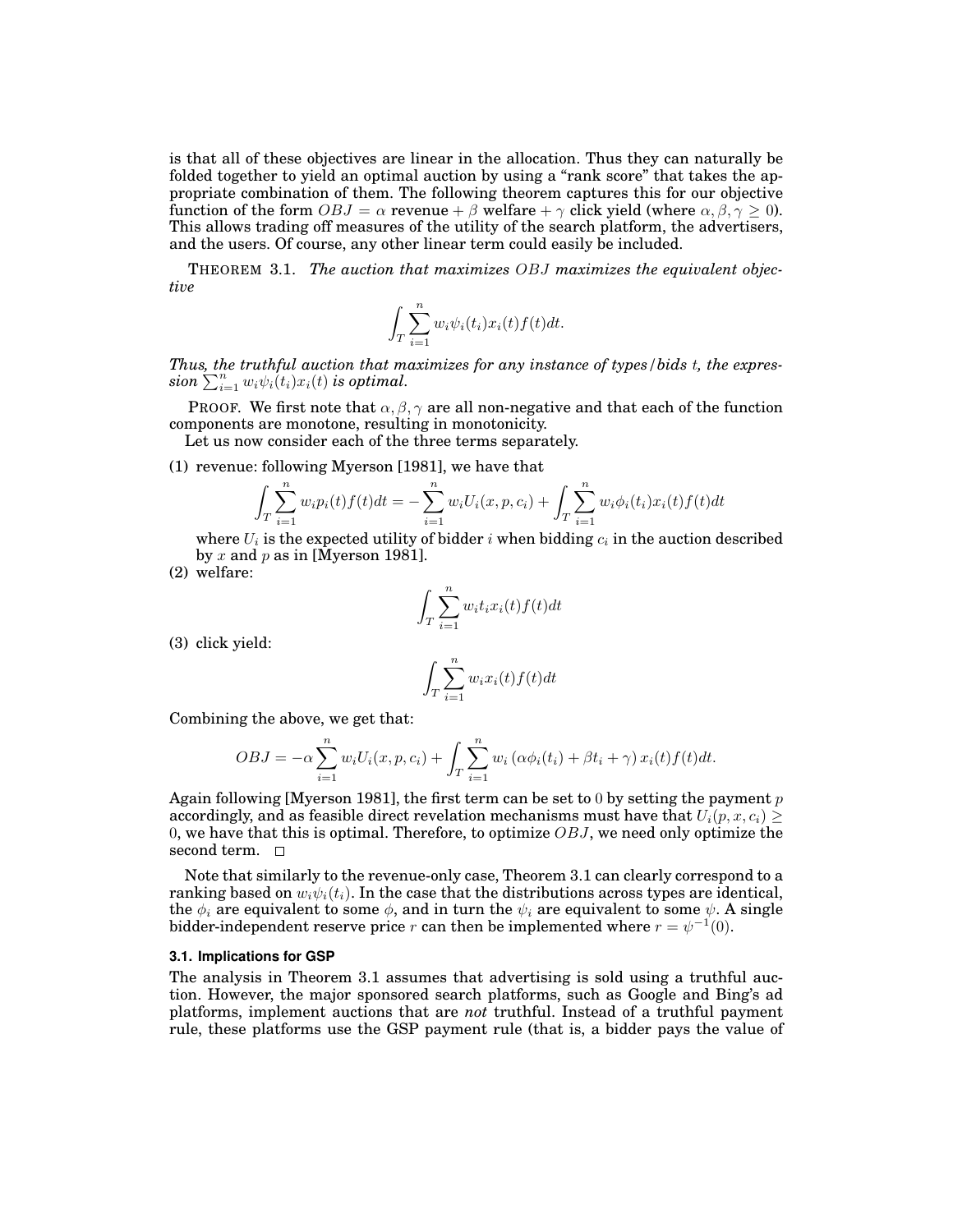the minimum bid required to retain the slot allocated to them). For many purposes this distinction is not important, as there exists an equilibrium of the GSP auction that implements the optimal truthful outcome, in the sense that the allocations and payments for all advertisers are the same [Edelman et al. 2007; Varian 2007; Roberts et al. 2013]. However, this analysis has been shown to work for rankings which are *linear* in bids (see in particular [Roberts et al. 2013]). This is important because, even in the regular case, the virtual valuation functions  $\phi_i$  need not be linear, and it is not clear that this good behavior extends to this setting. Nevertheless, Theorem 3.1 can at the very least be applied to optimizing linear approximation of the  $\phi_i.$  Thompson and Leyton-Brown [2013] observed that  $\phi_i$  is in fact linear for uniform value distributions. In fact, many Beta distributions are also close to linear for much of their range.

### **4. CONSTRAINED OPTIMIZATION**

Section 3 allowed linear trade-offs between the utility measures of the different interested parties, but did not allow an objective function that requires a minimal threshold utility for them. We now consider objective functions that allow setting such a minimal threshold. One example is designing a revenue optimal auction under the constraint that the social welfare exceeds a minimal threshold value of *θ*. More generally, we allow several constraints of the form  $\alpha_k$  revenue +  $\beta_k$  welfare +  $\gamma_k$  click yield  $\geq \theta_k$ .

Note that the equivalent objective function derived in Theorem 3.1 is a linear functional on  $x = (x_1, x_2, ..., x_n)$ , which we can write in succinct notation as

$$
G(x) = \int_T \sum_{i=1}^n w_i \psi_i(t_i) x_i(t) f(t) dt.
$$

By analogy, it follows from Theorem 3.1 and its proof that each constraint can be expressed in the form  $a_k(x) \geq \theta_k$  where  $a_k$  is a linear functional and hence we can represent a set of constraints in the succinct form  $A(x) + Z = \theta$ , where  $\theta = (\theta_1, \theta_2, ..., \theta_r)$ ,  $Z = \{z \in \mathbb{R}^{p(A)} : z \leq 0\}$  is the non-positive cone in the case of inequality constraints and  $Z = 0$  for equality constraints. Here *A* is a vector of linear functionals.

Our optimizations over  $x$  are in function space, which we take to be the  $L^1$  Banach space w.r.t. Lebesgue measure. We write  $X$  for the feasible region for the unconstrained problem (which requires *x* to be positive amongst other things). Hence the constrained problem can be written as

| $\mathbf{P}_{\mathbf{Z}}(\theta):$ |                                                                 |
|------------------------------------|-----------------------------------------------------------------|
| Maximize                           | $OBJ = \alpha$ revenue + $\beta$ welfare + $\gamma$ click yield |
| subject to                         | $A(x) + z = \theta$                                             |
|                                    | $x \in \mathcal{X}$                                             |
| over $x \in L^1, z \in Z$ .        |                                                                 |

We now introduce some technical conditions, used to facilitate proofs: we assume that the allocation function  $x: T \to \mathbb{R}^n$  is a Lebesgue integrable function  $\in L^1$ , and we require the constraint feasibility region  $X$  for the allocation to be convex with respect to the underlying function space. Note that "natural" requirements for sponsored search auctions translate to convex regions if we allow for randomized allocations.

The Lagrangian for the constrained problem is

$$
L(x, \lambda) = G(x) - \lambda^{T}(\theta - A(x) - z)
$$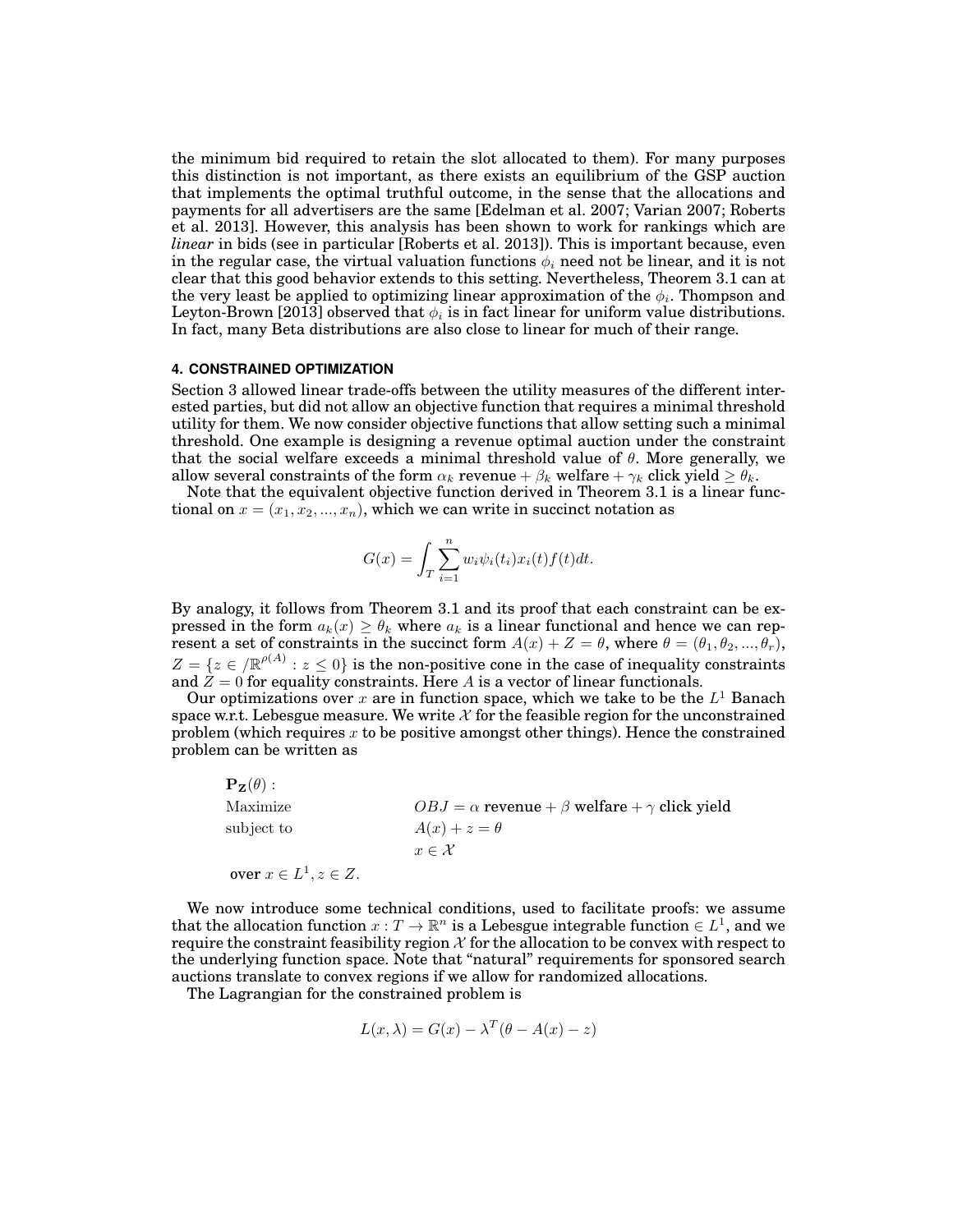and we demonstrate that the constrained problem is strong Lagrangian, meaning strong duality applies, and hence

$$
\inf_{\lambda} \sup_{x \in X} L(x, \lambda) = L(x^*, \lambda^*) = \sup_{x \in \mathcal{X}} L(x, \lambda^*) = \sup_{x: x \in \mathcal{X} \& A(x) + z = \theta} G(x).
$$

The proof largely mirrors the standard proof for convex optimization over Euclidean spaces, but applied to function space. There are two main parts of the proof: first, we show that if *θ* is in the relative interior of the constrained optimization then the problem is strong Lagrangian. That is, defining  $\Gamma(\theta) = \sup_{x:x \in \mathcal{X}\&\mathcal{A}(x)+z=\theta} G(x)$ , we show the following.

**THEOREM** 4.1. If  $\theta \in \text{relint}(\text{dom}(\Gamma))$ , then the optimization problem is strong La*grangian.*

The second part is to give the equivalent version of Slater's constraint qualification which gives sufficient conditions for the problem to be strong Lagrangian.

COROLLARY 4.2. When  $Z = \{z \in \mathbb{R}^{p(A)} : \leq 0\}$  is the non-positive cone, the problem  $P_Z(\theta)$ *, is strong Lagrangian if there is some*  $\tilde{x} \in \mathcal{X}$  *such that*  $A(\tilde{x}) > \theta$ *. If*  $Z = 0$ *, the problem*  $P_Z(\theta) = P(\theta)$  *is strong Lagrangian provided there is some*  $\tilde{x} \in$  relint (*X*) *such*  $\tilde{t}$ *hat*  $A(\tilde{x}) = \theta$ .

We omit the proofs here due to lack of space, but the full version of our paper (available on arXiv) goes through them in detail.

The next theorem is then a direct consequence of the problem being strong Lagrangian, and shows that auctions which satisfy linear constraints are essentially those which have the aforementioned linear objectives. We give the theorem for inequalities (the theorem for equalities is similarly proved).

THEOREM 4.3. *Suppose x <sup>∗</sup> maximizes α*<sup>0</sup> *revenue*+*β*<sup>0</sup> *welfare*+*γ*<sup>0</sup> *click yield subject to the following constraints:*

$$
\alpha_1 \text{ revenue} + \beta_1 \text{ welfare} + \gamma_1 \text{ click yield} \ge \theta_1
$$
\n
$$
\alpha_2 \text{ revenue} + \beta_2 \text{ welfare} + \gamma_2 \text{ click yield} \ge \theta_2
$$
\n
$$
\vdots
$$
\n
$$
\alpha_r \text{ revenue} + \beta_r \text{ welfare} + \gamma_r \text{ click yield} \ge \theta_r.
$$

Then there exists some  $\alpha^*$ ,  $\beta^*$ , and  $\gamma^*$  such that  $x^*$  maximizes  $\alpha^*$  revenue  $+\,\beta^*$  welfare  $+$ *γ ∗ click yield.*

PROOF. Since a solution *x <sup>∗</sup>* exists, the feasible region is non-empty. If a feasible solution exists with all the inequalities strict, then we know the problem is strong Lagrangian, and hence there are Lagrange multipliers  $\lambda^* = [\lambda_1^*,...,\lambda_r^*]$  such that the Lagrangian  $L(x^*, \lambda^*)$  solves the problem — and the latter can be written as OBJ with  $\alpha^* = \alpha_0 + \sum_i \alpha_i \lambda_i^*, \ \beta^* = \beta_0 + \sum_i \beta_i \lambda_i^*, \ \gamma^* = \gamma_0 + \sum_i \gamma_i \lambda_i^*.$  Note that complementary slackness ensures that  $\lambda.(\theta - A(x^*)) = 0$ . If no feasible solution exists except on the boundary of the constraint set, then essentially there is one solution, whose values determine  $\alpha^*, \beta^*, \gamma^*$ .

Each of the stakeholders would like to dominate the objective function (by setting their term in OBJ to 1 and the other terms to zero). We call an auction approximately optimal with level *δ* for one of the stakeholders if it achieves at least a *δ* fraction of the utility the optimal auction achieves for that stakeholder alone. One consequence of the theorem above is that the Pareto optimal surface is concave, so that there always exists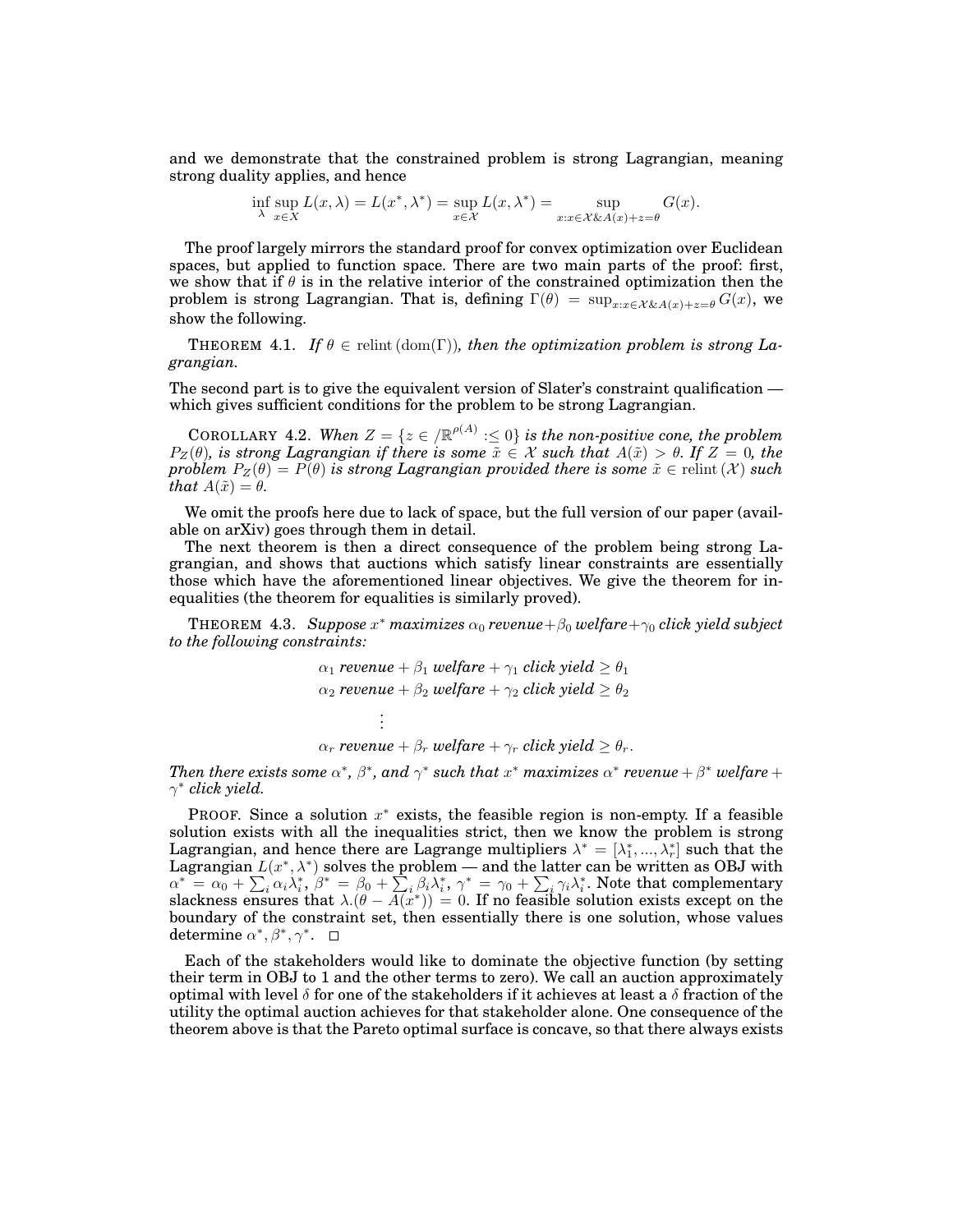a deterministic auction that achieves any convex combination of optimality levels for all the stakeholders.

THEOREM 4.4. *The Pareto surface is concave. That is, the surface of points* (*revenue, welfare, click yield*) *that are feasible by some direct revelation auction such that there is no other auction that simultaneously achieves weakly better revenue, welfare and click yield, and also achieves strictly better of one of the tree, is concave.*

PROOF. Fix some constraint  $\theta$ . Then we know that for every  $OBJ(\alpha, \beta, \gamma)$  there is a non-vertical supporting hyperplane (the Lagrangian) at the point *θ* to the hypograph Γ(*θ*) which bounds the (constrained) objective function from above. Taking the pointwise infimum of these affine hyperplanes as  $\alpha$ ,  $\beta$ , and  $\gamma$  vary results in a concave surface.  $\square$ 

COROLLARY 4.5. Let  $\alpha, \beta, \gamma \geq 0$  satisfy  $\alpha + \beta + \gamma = 1$ . Then there exists a determin*istic auction that achieves at least an α fraction of the max revenue, a β fraction of the max welfare, and a γ fraction of the max click yield.*

Another class of constrained auctions of interest are those where we limit the number of ads shown. That is, given *J* search queries over various search terms we may wish to show no more than *k* ads in expectation. This is another natural way to capture the utility of searchers, who presumably would generally prefer to see fewer, bettertargeted ads. We now investigate such ad-limited auctions, making the simplifying assumption that all *J* auctions are single item auctions. In contrast to previous work which has suggested that a per-impression reserve is a poor tool for increasing revenue or trading-off between revenue and other objectives [Roberts et al. 2013; Thompson and Leyton-Brown 2013], this analysis shows that the use of such a reserve is the *optimal* way of controlling the number of ads shown.

THEOREM 4.6. *Suppose we have J single slot search terms where search term j appears with probability q<sup>j</sup> and has a slot effect of s<sup>j</sup> for its lone slot. Moreover, suppose we wish to show no more than θ ≤* 1 *ads per search (in expectation) and when auctioning off search term*  $j$ *, we wish to maximize*  $\alpha_j$  *revenue* +  $\beta_j$  *welfare* +  $\gamma_j$  *click yield. Then the optimal solution introduces a per-impression reserve price in all J auctions. Specifically, for each search term j we will separately wish to solve the following:*

$$
\max_{x_j} \int_{T_j} \left( \sum_{i=1}^{n_j} \left( w_{j,i} \psi_{j,i}(t_{j,i}) - \lambda/s_j \right) x_{j,i}(t_j) \right) f_j(t_j) dt_j
$$

*where quantities indexed by j refer to the jth search term's auction (e.g.*  $\psi_{j,i}$  *is the*  $\psi$ *function for search term j's bidder i), λ is some common value to all search terms, and*  $\alpha_j, \beta_j, \gamma_j \geq 0$  *with*  $\alpha_j + \beta_j + \gamma_j > 0$  *for each j.* 

PROOF. We first note that the expression is monotone, as the sum of monotone components. Now via a similar analysis to the theorem 3.1 it is not difficult to see that our problem is equivalent to:

$$
\max_{x_1, x_2, \dots, x_J} \sum_{j=1}^J q_j \int_{T_j} \sum_{i=1}^{n_j} w_{j,i} \psi_{j,i}(t_{j,i}) x_{j,i}(t_j) f_j(t_j) dt_j
$$
  
s.t. 
$$
\sum_{j=1}^J q_j \int_{T_j} \sum_{i=1}^{n_j} \frac{x_{j,i}(t_j)}{s_j} f_j(t_j) dt_j = \theta.
$$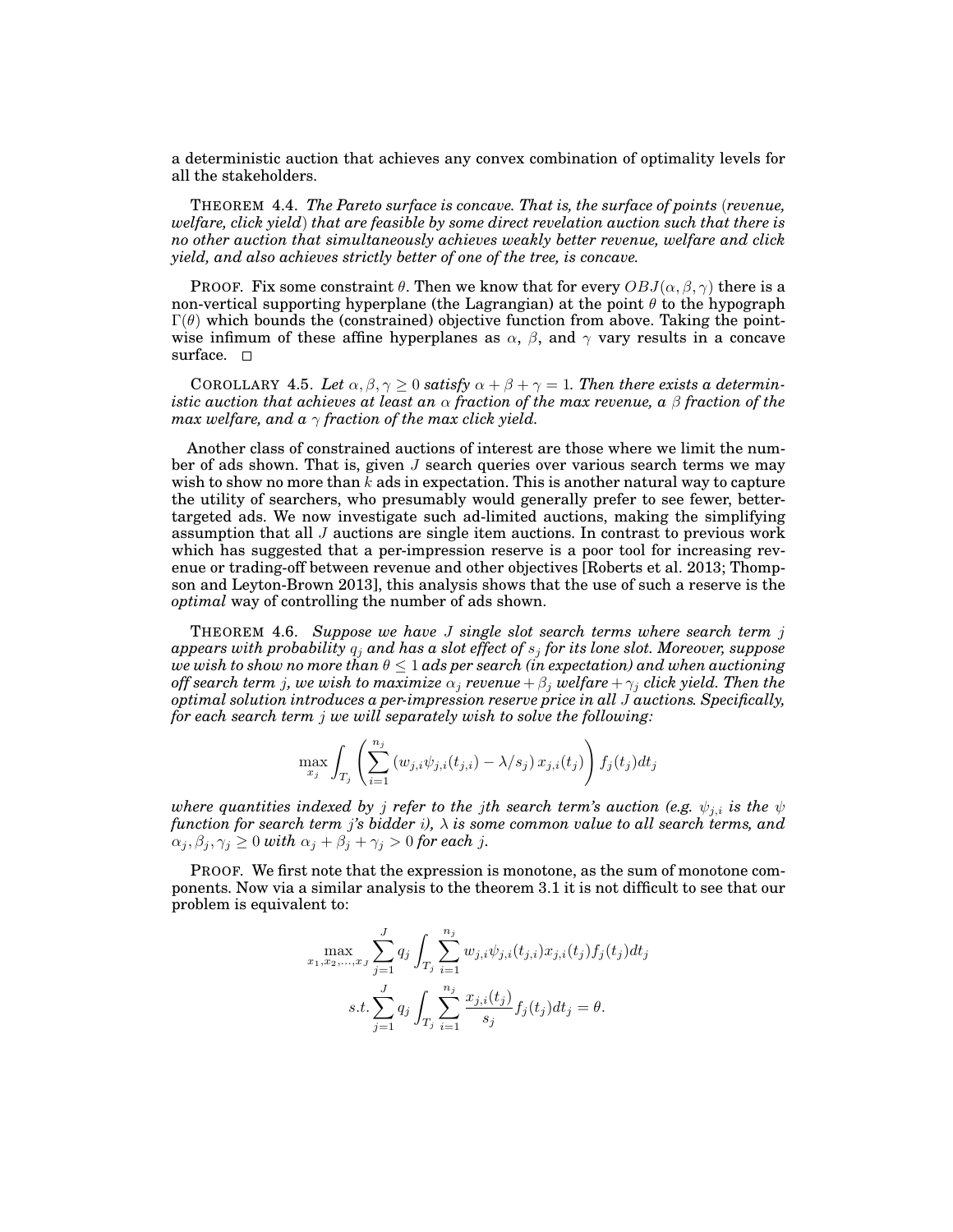Using a Lagrange multiplier  $\lambda$  gives a dual problem for fixed  $\lambda$ ,  $L(\lambda, x^*)$ 

$$
\max_{x_1, x_2, ..., x_J} \lambda \theta + \sum_{j=1}^J q_j \int_{T_j} \left( \sum_{i=1}^{n_j} (w_{j,i} \psi_{j,i}(t_{j,i}) - \lambda/s_j) x_{j,i}(t_j) \right) f_j(t_j) dt_j.
$$

For a fixed value of  $\lambda$  not only does the  $\lambda\theta$  in the above maximization become irrelevant, but also the terms in the sum indexed by *j* are independent of each other. Thus, the maximum of the sum can be separated into the sum of the maximums. The resulting solution (for fixed  $\lambda$ ) is feasible; taking the minimum over  $\lambda$  of  $L(\lambda, x^*)$  also produces a solution which is feasible, and hence by Lagrangian sufficiency  $L(\lambda^*, x^*)$  solves the constrained problem.

## **5. EXPERIMENTS**

Roberts et al. [2013] empirically considered a number of ways of making trade-offs between revenue and clicks / welfare and found that a form of per-click reserve they proposed (independently proposed by Thompson and Leyton-Brown [2013]) lead to the best results. In Theorem 3.1, we derived the optimal way of making such trade-offs, by optimizing a weighted combination of virtual valuations, clicks, and welfare. The proposed form can be thought of as a linear approximation to this, providing a theoretical explanation for this observation. Another observation from this prior work is that, despite their popularity, per-impression reserve prices tended to enable poor tradeoffs. However, Theorem 4.6 suggests they are the right tool for controlling the number of ads shown, as they correspond to the shadow price of a constraint on the number of ads. In this section, we revisit the experiments from [Roberts et al. 2013] to validate this empirically.

Our experiments look at four metrics: the number of ads shown (impression yield), the revenue, the (advertiser) welfare, and the number of clicks generated (click yield). In the short term, the auctioneer cares mostly about the revenue metric. Welfare reflects the total value created, and is a focus of the auctioneer in the long term, as it determines the ability of the platform to attract participants (who may have alternative platforms available). Click yield can be thought as a proxy for the value created for the users who are clicking on (presumably) useful ads. Impression yield can be thought of as another proxy for the value created for users, who presumably do not wish to see useless ads.

We consider several ranking algorithms in our analysis: the method Roberts et al. [2013] and Thompson and Leyton-Brown [2013] used to approximate the revenue optimal auction (denoted by  $(b_i - r)w_i$ , where  $r$  is a per-click reserve), the standard ranking algorithm coupled with a per-click reserve *r* (denoted by  $b_i w_i / r$ ) and with a per-impression reserve  $\rho$  (denoted by  $b_i w_i / \rho$ ), and a two parameter ranking algorithm that combines the first and the third (denoted by  $(b_i - r)w_i/\rho$ ). Since this ranking algorithm is characterized by two parameters, the operating points form a region represented in the following figures by a shaded area.

We begin with a simple example characterized by eight advertisers bidding for three slots. Advertisers have i.i.d. types  $(t_i, w_i)$  where  $t_i$  and  $w_i$  are independent and uniformly distributed on [0*,* 1]. Figure 1 shows how each of the metrics changes with the allowed number of ads shown, using different auction designs.

The figure illustrates Theorem 4.6: given an expected number of ads shown, the optimal solution is provided by a ranking algorithm with a reserve score. In particular, the welfare and the click yield are always maximized by the standard ranking algorithm with a reserve score. The revenue is always maximized by the two-parameter algorithm.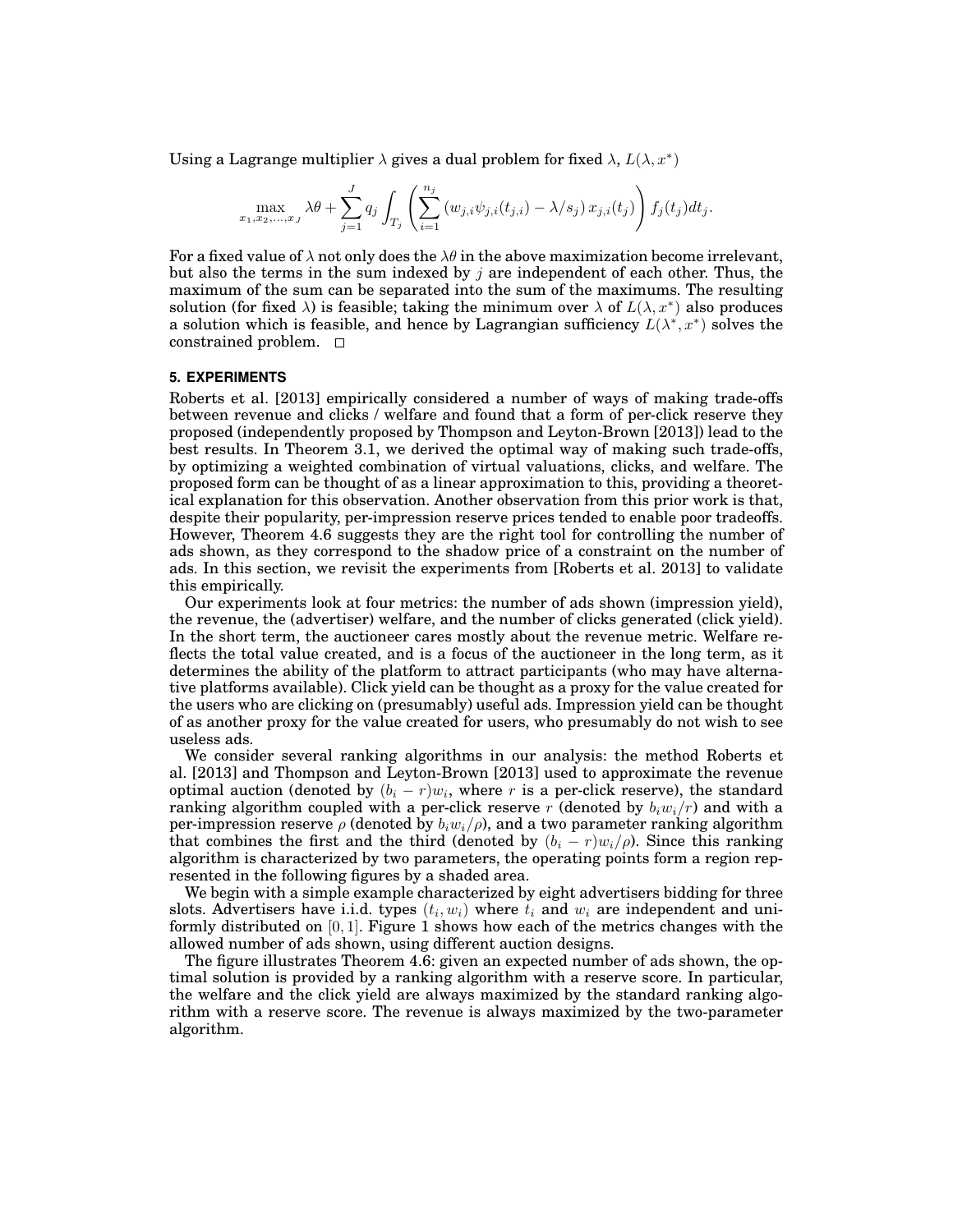

Fig. 1. Feasible impression yield – revenue (a), impression yield – welfare (c), and impression yield – click yield (c) operating points in a simple setting.

We also evaluate the ranking algorithms in a more realistic setting considered by Lahaie and Pennock [2007]), which they selected by fitting Yahoo! data from a particular query. In this setting, bidder valuations are correlated with relevance, and have a lognormal distribution (which does not yield regular virtual valuations). The results for this setting are shown in Figure 2, which indicates that the observations made for the simpler setting hold in this case as well.



Fig. 2. Feasible impression yield – revenue (a), impression yield – welfare (c), and impression yield – click yield (c) operating points in Lahaie and Pennock's setting.

The above results are based on the assumption that bidders are in equilibrium. In reality, if parameters are changed, advertisers may take some time to reach equilibrium. Therefore, we want to investigate what happens in the short term, when the ranking method is changed but advertisers do not react.

As we are not interested in the equilibrium in this case, we can simply examine the performance of different ranking algorithms on historical data. This dataset has many realistic features which were not captured by the previously analysis, such as changing bidders, matching of bids to multiple queries, and stochastic quality scores.

The data we used for our simulations (used also in [Roberts et al. 2013]) is historical data from Microsoft Bing for a keyword with over 500 bidders, which we selected as representative of a "thick" market (Figure 3), and for a keyword with fewer than 10 bidders, as representative of a "thin" market (Figure 4). The data was normalized, but the exact values are not relevant for our purpose. Both figures show the effect of the number of ads displayed on the revenue when changing from the standard ranking algorithm with a reserve price to the ranking algorithm proposed by Roberts et al. [2013] and the standard ranking algorithm with a reserve score.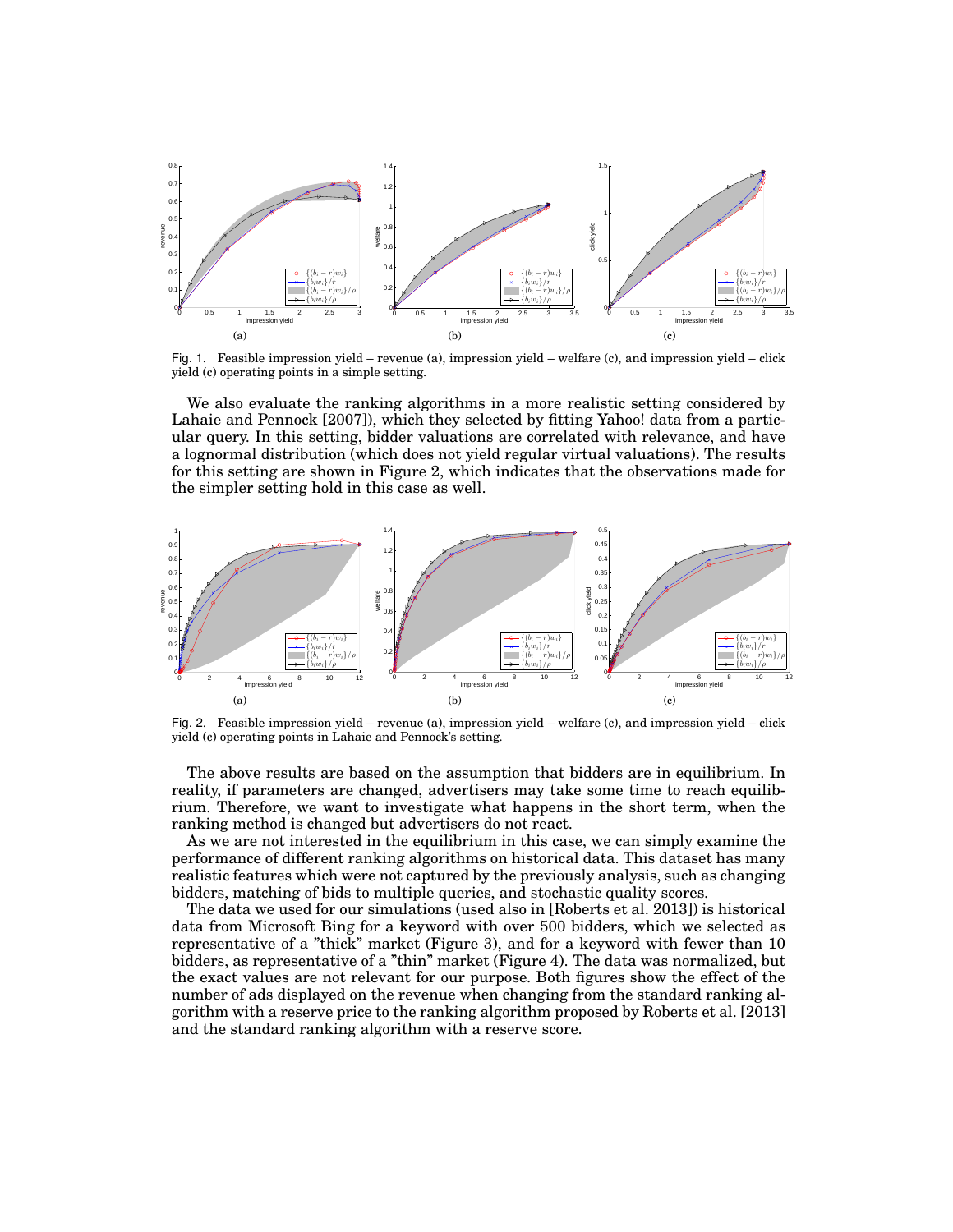In the thick market, no ranking algorithm always outperforms all the others. However, though the three algorithms show a similar trend, the standard algorithm with reserve score provides a higher revenue when only few ads are displayed. In the thin market, the standard ranking algorithm with reserve score exhibits a different trend than the other algorithms (which are similar to each other in their behavior). In particular, the revenue provided by the former algorithm remains constant for almost all the number of ads shown. The non-smoothed trend all the ranking algorithms show is explained by the advertisers' bids. In the dataset we use, some bids are more frequent than others (see [Roberts et al. 2013]) and this creates thresholds for the reserve price/score: when the reserve increases and moves from below a threshold to above it, the impression yield suddenly reduces. Interestingly, in both markets the standard ranking algorithm with reserve score performs better than the others for the same range of ads shown.





Fig. 3. Revenue comparison in thick market auction replays.

Fig. 4. Revenue comparison in thin market auction replays.



Fig. 5. Revenue trade-offs on real data



Finally, on a sample from a week's worth of data across all keywords on Bing, Figures 5 and 6 show exactly opposite results when trading off between clicks and impressions versus revenue and impressions. For clicks, consistent with the theory, the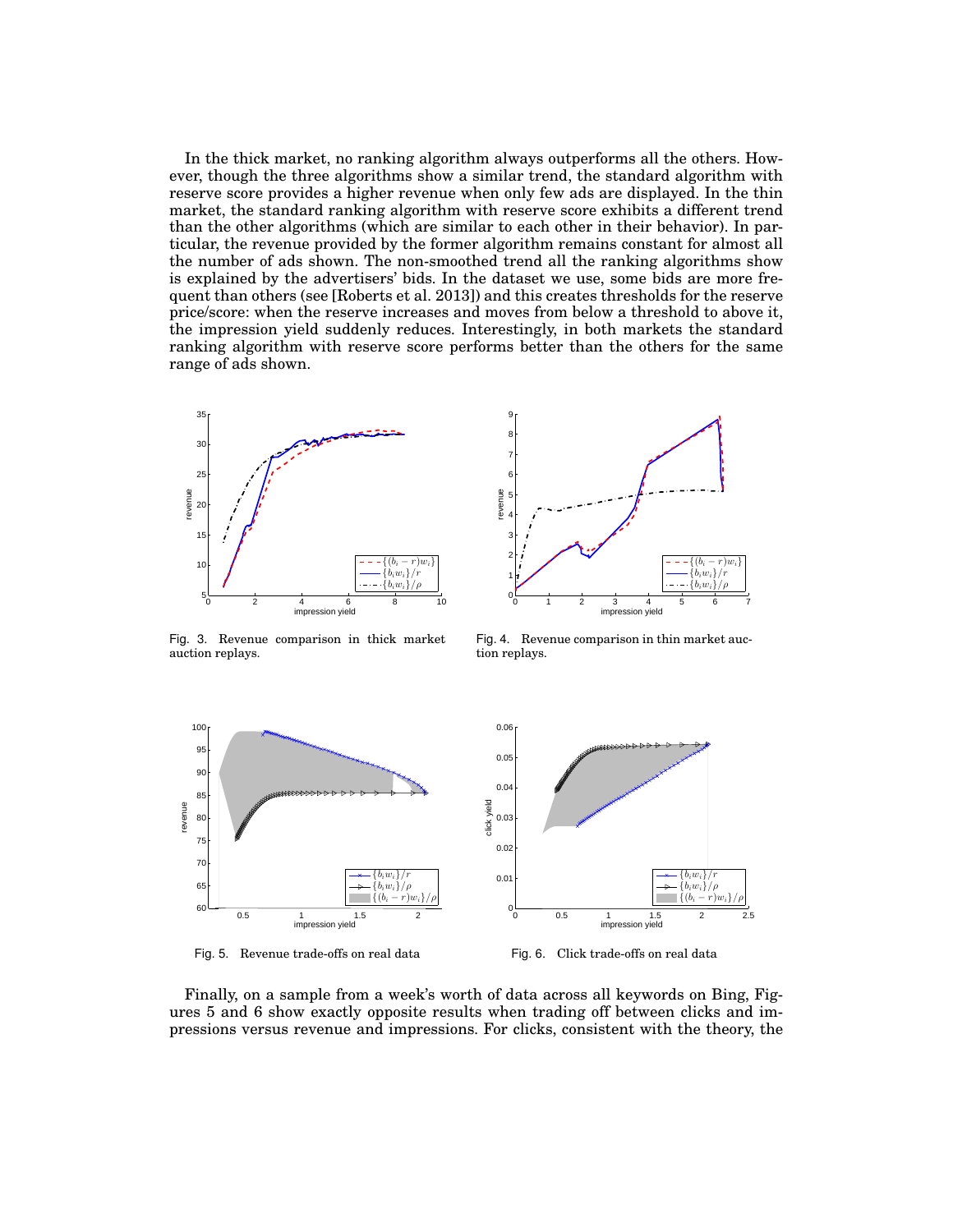optimal parameter to use is a per-impression reserve *ρ*. For revenue, as raising the perclick reserve always increased revenue for most of the range we explored, using that as the sole parameter is optimal for most of the range. Only once increasing it further begins to reduce revenue does it become optimal to add in a per-impression reserve. Again, this is consistent with the theory, despite this data not reflecting equilibrium behaviour.

# **6. GSP AUCTIONS WITH CLASSES AND TEMPLATES**

We now turn to examine a more elaborate constrained optimization problem. Our motivation comes from changes in the world of sponsored search auctions, where recently several platforms have allowed enriching ads with features such as larger formats, reviews, maps, or phone numbers. A richer ad augmented with images or video is more likely to be clicked, but uses up more screen space. As the same space on the screen can be used in different ways or formats, the search engine faces the problem of determining which of many possible arrangements of advertising, or *templates* to use. Deng et al. [2010] make an initial step to solve this problem by proposing and studying the multi-slots pricing scenario.

As a guiding example for our work, consider the setting studied by Goel and Khani [2014], where a search result page can either display one image ad or *k* text ads. To analyse trade-offs in this type of setting, we require the following two extensions to the classical framework.

- There may be several *classes* of ads/bidders that are disparate in nature: the bidders of a class bid only for ads of their own class. Importantly, we assume throughout this section that the sets of bidders of two classes are *disjoint*. In our example, one class consists of the advertisers interested only in text ads, while the other class consists of those interested only in image-rich ads.
- There may be several mutually-exclusive *templates*, each of which describe an entire slot layout. For example, one template allows a single image-rich ad (and no text ads) and another template allows  $\overline{k}$  text ads (but no image-rich ads).

With these extensions to the classical framework we will require the following updates to our notation and terminology.

- $\mathcal{L} = x_{i,j} : A \to \mathbb{R}^n$ : the allocation function of bidder *i* on template *j*. Intuitively, this represents the slot effect given to bidder *i* if the search engine decides to use template *j*. We therefore have the following constraint. Suppose template *j* has slot effects  $s_{j,1}, s_{j,2}, ..., s_{j,n}$  (we can assume there is a slot for every player by setting  $s_{j,i} = 0$  as needed). For every  $\ell \in \{1, 2, ..., n\}$ , let  $\tilde{x}_{i,j,\ell} : A \to [0,1]$  be functions such that for every *b*, we have  $\sum_i \tilde{x}_{i,j,\ell}(b)$ ,  $\sum_{\ell} \tilde{x}_{i,j,\ell}(b) \leq 1$ . Intuitively  $\tilde{x}_{i,j,\ell}$  represents the probability that bidder *i* receives slot  $\ell$  (in template *j*). Then the  $x_{i,j}$  are valid allocation functions only if there exists some  $\tilde{x}_{i,j,\ell}$  such that for every  $i, j$ , and  $b$ , we have  $x_{i,j}(b) = \sum_{\ell} s_{\ell} \tilde{x}_{i,j,\ell}(b)$ . If they satisfy this constraint and do not assign slots from one  $\mathcal{L}_{i,j}(0) = \sum_{\ell} s_{\ell} x_{i,j,\ell}(0)$ . If they satisfy this constraint class to a bidder of another, then the  $x_{i,j}$  are valid.
- $-x_i: A \to \mathbb{R}^n$ : the actual allocation rule chosen. For every set of bids *b*, there must exist some template *j* such that for all *i* we have  $x_i = x_{i,j}$ . Note that the order of quantifiers allows the chosen template to depend on the bids.

Our first observation is that, for a truthful auction, this complexity does not introduce any significant issues. We are able to select the optimal template for our objectives, and as the domain remains a single-parameter one we are able to charge appropriate payments to induce truthful bidding.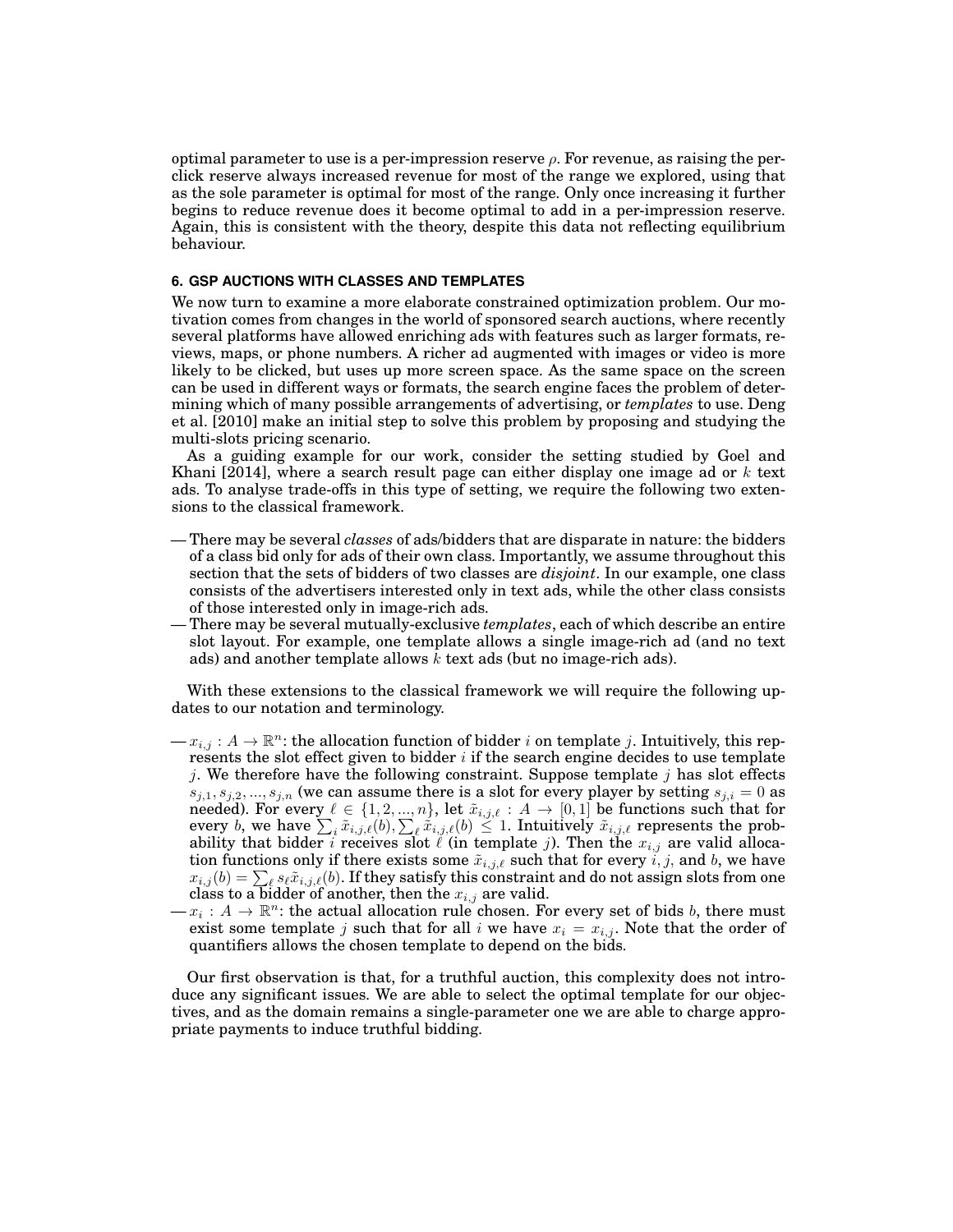THEOREM 6.1. *A truthful auction that maximizes OBJ is described by the allocation rule*  $x_{i,j}$ :

$$
\max_{j} \max_{x} \sum_{i=1}^{n} w_i \psi(b_i) x_{i,j}(b).
$$

PROOF. This allocation rule selects the template that has the highest value of *OBJ* when allocated optimally (correctly optimizing revenue because we are still in a single parameter domain), so it only remains to check monotonicity to verify truthfulness. Suppose for purposes of contradiction it is not. Then there exists a bidder *i* such that when he raises his bid from  $b_i$  to  $b'_i$  the slot-effect assigned to him is decreased in value. Explicitly, we have that if  $s_j$  is the allocated slot effect for  $j$  when  $i$  reports a bid of  $b_i$ , and  $s'_j$  when  $b'_i$  is reported, then  $s'_i < s_i$ . Now as the  $s_j$  are chosen optimally for  $b$ , we have that:

$$
\sum_{j=1}^{n} w_j \psi(b_j) s_j \ge \sum_{j=1}^{n} w_j \psi(b_j) s'_j
$$
  

$$
\Rightarrow \psi(b_i) \ge \frac{\sum_{j=1, j \ne i} w_j \psi(b_j) (s'_j - s_j)}{w_i (s_i - s'_i)}.
$$

 $\textbf{Similarly, as the}\ s'_{j}\ \textbf{are chosen optimally for}\ (b'_{i},b_{-i}),\ \textbf{we have that:}\$ 

$$
w_i \psi(b'_i) s'_i + \sum_{j=1, j \neq i}^n w_j \psi(b_j) s'_j \geq w_i \psi(b'_i) s_i + \sum_{j=1, j \neq i}^n w_j \psi(b_j) s_j \n\Rightarrow \psi(b'_i) \leq \frac{\sum_{j=1, j \neq i} w_j \psi(b_j) (s'_j - s_j)}{w_i (s_i - s'_i)}.
$$

Combining these two results, we find that  $\psi(b_i) \geq \psi(b'_i)$ , and as  $\psi$  is an increasing function, this is a contradiction.  $\Box$ 

#### **6.1. Extensions of GSP**

We have shown that our earlier results generalize for *truthful* auctions. Unfortunately, as previously discussed, search engines such as Bing and Google use GSP instead. Previously, this was not a significant issue (except possibly for exact revenue maximization) due to the equivalence results of Varian [2007], Edelman et al. [2007], and more generally Roberts et al. [2013]. However, due to the combinatorial nature of the image/text auction, and templates more broadly, the distinctions between truthful and non-truthful auctions become critical. Indeed, it is not even clear what the "right" way is to generalize GSP to our setting, and as we shall see, simple candidates have problems even when solely optimizing for advertiser welfare.

An underlying principle in standard GSP auctions is that "bidders pay the minimum required to keep their slot". We show that several natural extensions of GSP that maintain this principle are provably *not equivalent* to the truthful mechanism and have poor equilibrium properties.

Before we begin, an extension of the notion of the SNE is in order.

*Definition* 6.2*.* A *symmetric Nash equilibrium* is a set of bids *b* that satisfy the conditions:

- for all *i* and  $b'_i$  we have:  $x_i(b'_i, b_{-i})(t_i - p_i(b'_i, b_{-i})) \le x_i(b)(t_i - p_i(b))$ 

— for all *i* and *j* where *i* and *j* are bidding on the same class of ads, we have:  $x_j(b)$   $\left(t_i - \frac{w_j}{w_i}\right)$  $\left(\frac{w_j}{w_i}p_j(b)\right) \leq x_i(b)(t_i - p_i(b))$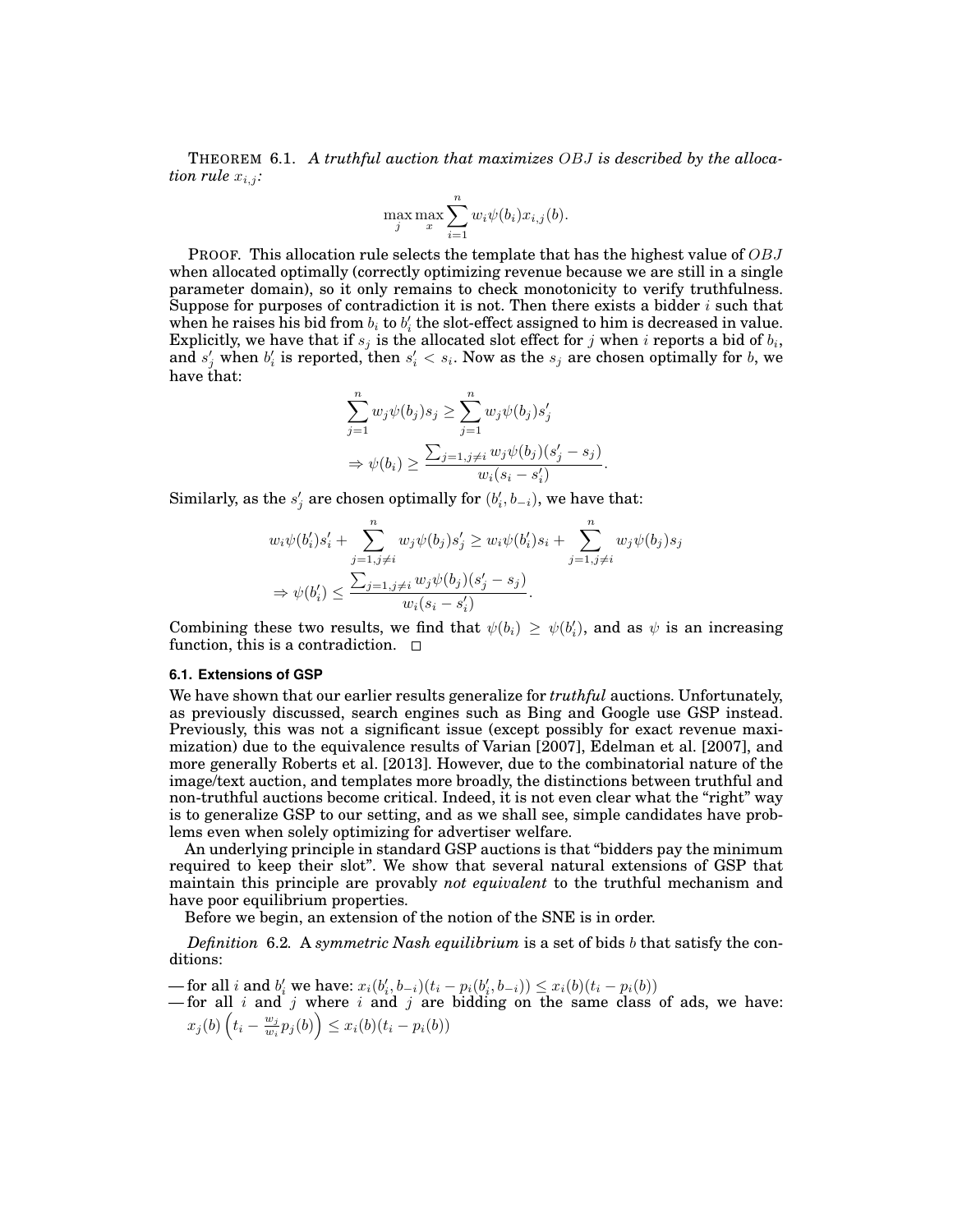The first of the two conditions is what constitutes a Nash equilibrium and the second defines the symmetric/envy-free nature of the equilibrium. Note that the second does not encompass the first, unlike in the classical single-template scenario.

*6.1.1. Template-Considerate GSP.* We begin with perhaps the most straightforward extension to multi-template settings.

*Definition* 6.3*.* The *template-considerate* GSP payment rule is such that the payment is the value of the minimum bid to ensure the bidder keeps his current slot. That is, the payment is the maximum of the minimum bid needed to be the next highest bidder's bid in the same class, and the minimum bid required to ensure the winning template remains optimal.

Unfortunately, this payment rule suffers from a few critical issues. First, we show that even in the very restricted image/text setting, an SNE may fail to select the same outcome as the truthful mechanism. Thus, the auction fails to optimize the desired objective.

THEOREM 6.4. *Suppose we use the template-considerate GSP payment rule. Then we may not implement the truthful outcome.*

PROOF. Suppose we are maximizing welfare and we have the following setup with all the  $w_i = 1$ .

— Bidders:

— Four text ad bidders with true values 100, 50, 25, and 10.

- Two image ad bidders with true values 120 and 110.
- Templates:
	- Template 1: three text ads with slot effects  $1, 1 \epsilon$ , and  $1 2\epsilon$ .
	- Template 2: a single image ad with slot effect 1.

In this given setup one problematic SNE is when the two image ad bidders bid their true value, while the text ad bidders bid zero. On the other hand, the truthful outcome clearly selects the first template.  $\square$ 

Note that this example relies on losing bidders whose class is not shown bidding 0. If instead we add the requirement that such bidders bid their true value, it is possible to construct examples where SNE do not exist.

Second, In more general settings, an SNE may not even exist (even without such an added requirement). Essentially, the issue is that the constraints on bids imposed by the requirement for a lack of envy on a given template may force the bids to be inconsistent with that template being chosen. This example does rely on bidders being *conservative* [Paes Leme and Tardos 2009] and not bidding above their true value (which is a dominated strategy).

THEOREM 6.5. *Suppose we use the template-considerate GSP payment rule and bidders do not bid higher than their true value. Then there may not exist any SNE.*

PROOF. Suppose we are maximizing welfare and we have the following setup where  $\epsilon \approx 0$  with all the  $w_i = 1$ .

— Classes *A* and *B* (that are entirely symmetrical).

— Bidders:

— Four class *A* bidders with true values 350, 300, 200, and 100.

— Four class *B* bidders with true values 350, 300, 200, and 100.

— Templates: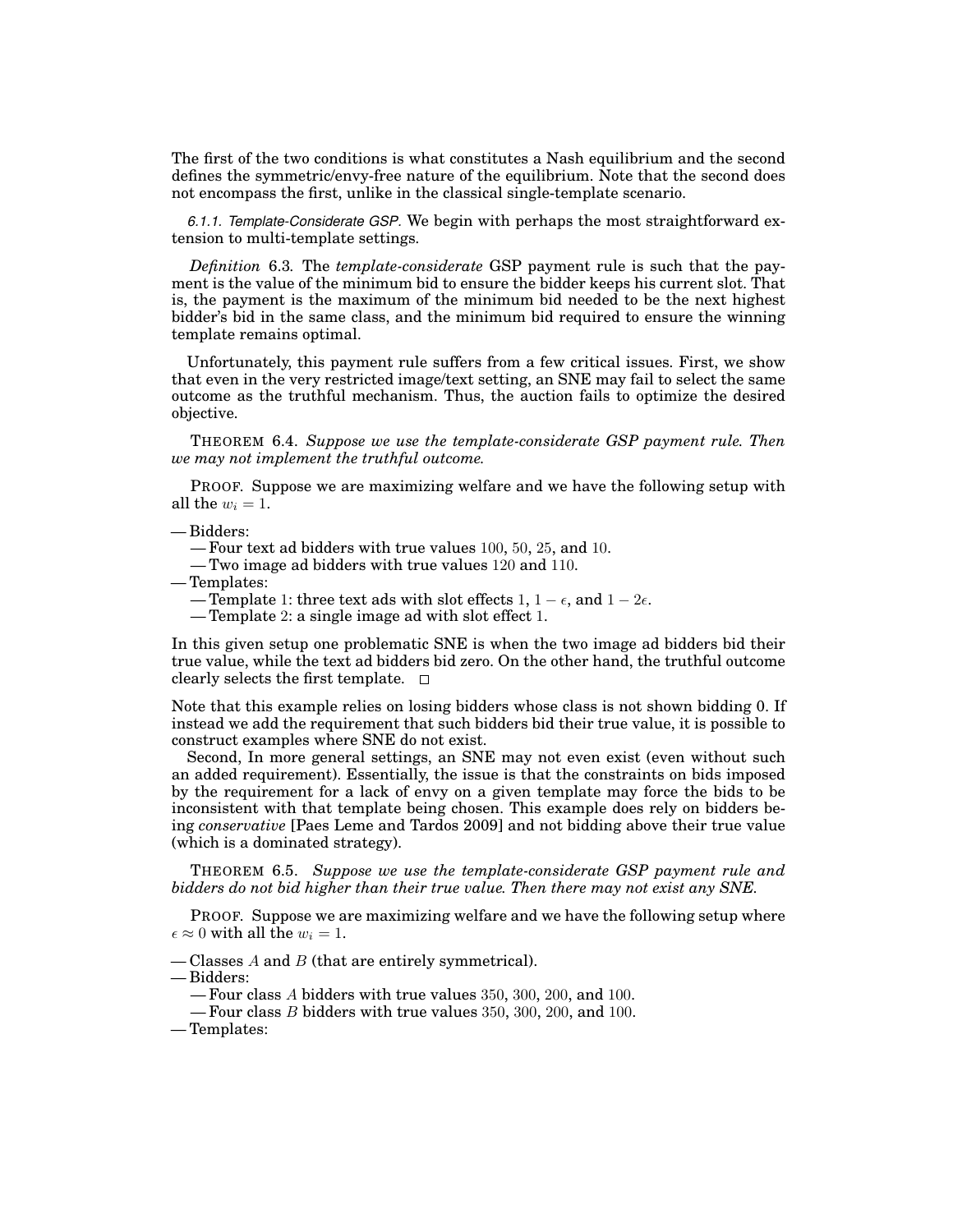- Template 1: three class *A* slots of effects 1, 1*−ϵ*, and 1*−*2*ϵ*, and three class *B* slots of effects  $\epsilon, \, \epsilon^2,$  and  $\epsilon^3$
- Template 2: three class *B* slots of effects 1, 1*−ϵ*, and 1*−*2*ϵ*, and three class *A* slots of effects  $\epsilon, \, \epsilon^2,$  and  $\epsilon^3$

Suppose that the first template is the winning template in an SNE. We claim the four class *A* bidders can bid at most (approximately) 350, 200, 200, and 100 respectively. All but the second bidder are bidding their true value so only the second bidder requires explanation. They cannot bid more than (approximately) 200 as otherwise the first bidder will envy the second bidder's slot for its price. This is due to the near identical value of the slots. Thus, the objective value of the first template is at most (approximately)  $350 + 200 + 200 = 750$ . Alternatively, we claim that the four class *B* bidders must bid at least (approximately) 300, 300, 200, and 100 respectively. The first bidder must bid at least the second bidder's bid and the last bidder must bid their true value as they will not receive a slot. The second bidder must bid approximately their true value as the first slot is vastly superior to the second and so they must bid near their value to ensure that they are not envious of the first bidder. Similarly, due to the vast superiority of the second slot to the third the third bidder must bid approximately their true value. Thus, the objective value of the second template is at least (approximately)  $300 + 300 + 200 = 800$ . As this is larger than the first template's worth this is a contradiction. The second template cannot be the winning template in an SNE via similar analysis.  $\square$ 

While our example uses ties in valuations and slot effects for ease of exposition, the values above can be slightly perturbed so that they are not tied and the analysis is not fundamentally affected. Such issues are therefore not zero probability events.

Third, even if an SNE exists, the objective value may be arbitrarily worse in comparison to the truthful auction.

THEOREM 6.6. *Suppose bidders do not bid higher than their true values. Then there exists an SNE of an auction governed by the template-considerate GSP payment rule that may be arbitrarily worse than the worst NE of the corresponding truthful auction. That is, if OBJGSP is the worst OBJ value in an SNE for the template-considerate GSP auction, and OBJtruthful is the worst OBJ value in a NE for the corresponding truthful auction, then*  $OBJ_{GSP}/OBJ_{truthful}$  *can be arbitrarily close to zero (with a sufficiently large number of bidders and slots).*

The proof is provided in the full version of our paper (available on arXiv).

Aside from these crucial existence and optimality issues, we note that the payment rule can be counter-intuitive to the bidders. For example, it is possible that by increasing one's bid, a bidder does not affect his own slot allocation, but decreases the payment required of their competitors (who are being priced by the minimum bid they need to make to maintain the template).

*6.1.2. Template-Indifferent GSP.* With the failure of the template-considerate GSP rule, an alternate extension we can consider is to simply ignore the existence of other templates for pricing purposes.

*Definition* 6.7*.* The *template-indifferent* GSP payment rule is one where after the template is selected, GSP is performed as if the winning template were the only one.

An immediately obvious issue with this payment rule is that the highest bidder of every class has incentive to raise his bid arbitrarily high. This can be rectified by assuming for the purposes of template selection the highest bidder's bid is equivalent to the second highest bid, however this does undermine the optimality of the allocation.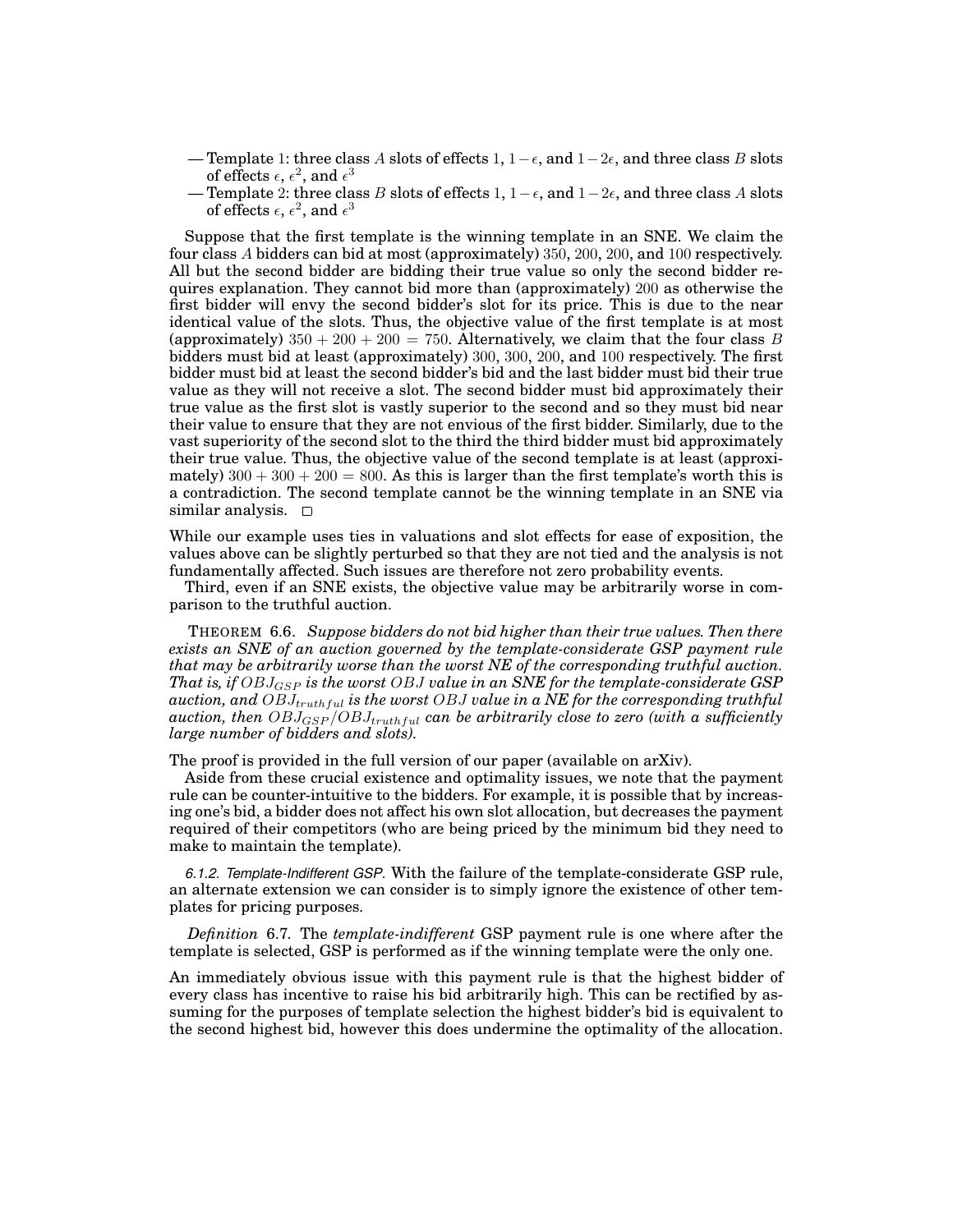Even with this fix, the three problems identified with template-considerate GSP remain. As essentially the same examples work, we omit them. We have also explored other extensions to GSP, but have been unable to find one with desirable equilibrium properties in the general case.

### **6.2. Positive Results For Restricted Cases**

The lack of a natural generalization of GSP with desirable properties is disheartening. Fortunately, with restrictions on the set of templates we can get somewhat more favourable results. The most trivial restriction is to a single template, where the classical results apply. Only slightly less trivial is the case where one class has the same set of slots in every template. Then, at least for this class, we are effectively again in the single-template setting.

More interestingly, we can return to our guiding example of the image/text setting explored by Goel and Khani [2014]. In this setting, VCG is known to have the undesirable property that adding bidders can reduce revenue. They seek to rectify this by designing a truthful *revenue monotone* mechanism which they call MITA, consisting of a monotone allocation rule and the payments to make it truthful. Interestingly, while MITA does not optimize *OBJ*, we are able to show that the MITA allocation with template-considerate GSP payments does have an SNE that implements the truthful MITA outcome.

*Definition* 6.8. Let  $\psi_i(t_i)$  be the objective value of the text ad with the *i*th highest value (using a linear approximation to  $\phi$  if it is non-linear),  $\psi_I(t_I)$  be the value of the best image ad, and  $s_{I,1}$  and  $s_{T,1} \ldots s_{T,k}$  be the slot effects. Define  $C = \{1 \leq j \leq n\}$  $k\mid \psi_j(t_j)\sum_{i=1}^j s_{T,i}\geq \psi_I(t_I)s_{I,1}\}.$  The MITA allocation is the first  $\max C$  text ads if  $C$  is nonempty and the image ad otherwise<sup>2</sup>.

THEOREM 6.9. *The MITA allocation with template-considerate GSP payments has an SNE that implements the truthful outcome.*

PROOF. First, suppose the image ad is winning in the truthful outcome. We construct the SNE by having all ads bid their true value. This clearly implements the truthful MITA outcome because the payment rule and bids are exactly the same as in truthful MITA. No text ad wishes to deviate, because their payment for a bid high enough to be shown is the same as it would be in the truthful auction.

Now consider the case where the text ads win in the truthful outcome. Again, the image ad bidders bid their true value. Let *j <sup>∗</sup>* be the number of ads shown in the truthful MITA outcome. The text ads make the bids they would make in the lowest SNE of the auction where the text ad template is the only template but there is a per-impression reserve of  $\psi_I(t_I) s_{I,1}/\left(\sum_{i=1}^j s_{T,i}\right)$  (such an SNE exists by a result from [Roberts et al. 2013]). The truthful outcome of this single-template auction is the same as the truthful MITA auction, so since the SNE implements the former it implements the latter.  $\Box$ 

While this provides a setting where positive results are possible, we note that it is somewhat special as one class has only a single slot. While limited generalisations appear possible when each class has multiple slots, they show a greatly reduced number of ads (essentially only those that would qualify to be shown if they were the first slot).

Another special case where we can provide positive results is one where each class corresponds to a block of ads, e.g. there could be a block of text ads somewhere on

 ${}^{2}$ Goel and Khani give their allocation rule for the special case where slots are identical, advertisers have identical qualities, and the objective is to maximize welfare. We have generalized their allocation rule to our setting.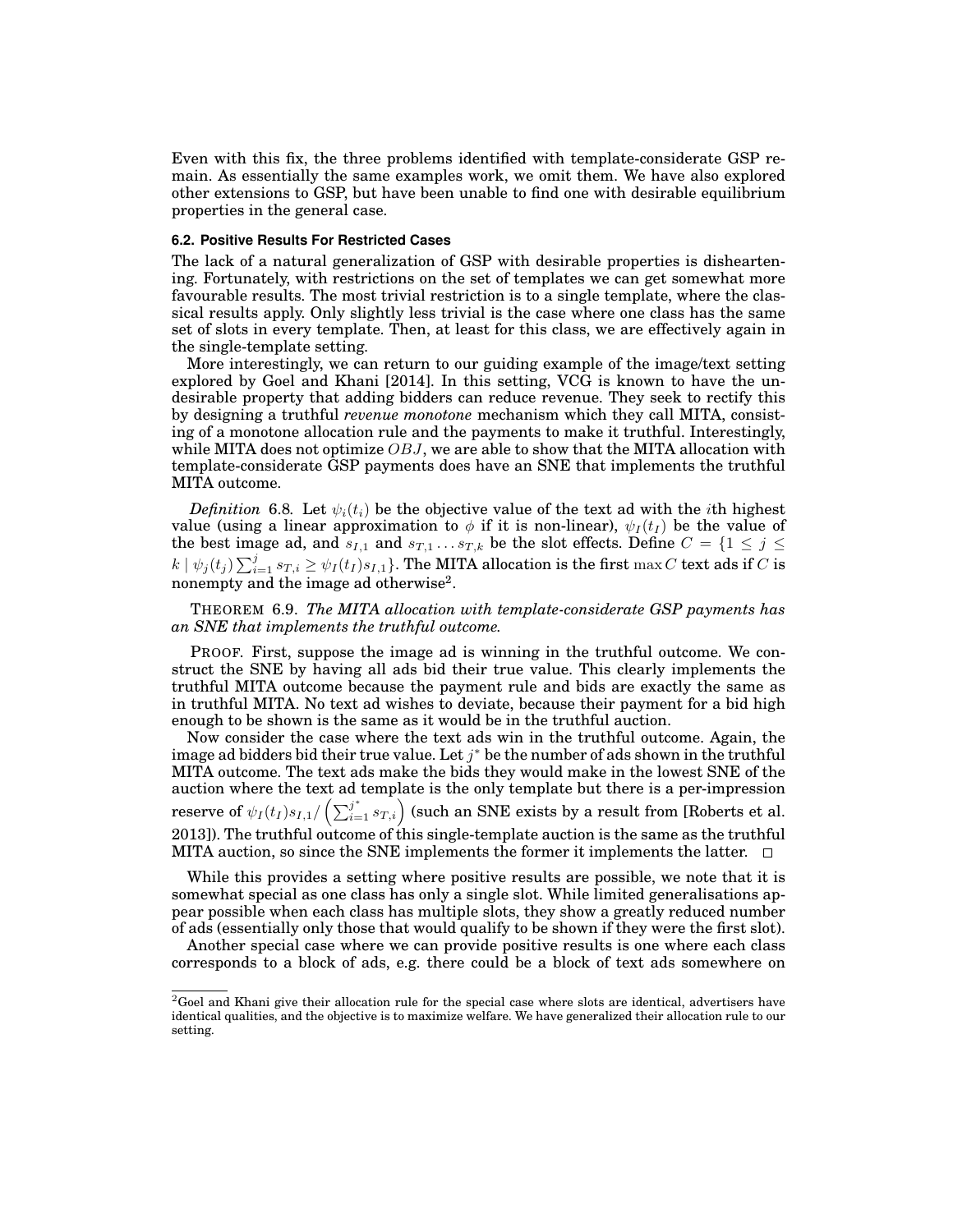the page, a block of image ads, and a block of product ads. The assumption we make about these blocks is similar in spirit to the assumption in the traditional GSP model that the probability of an ad being clicked can be factored into a slot effect and an advertiser effect. We assume that the slot effect can be further factored into a term that depends on the ordering within the block and a term that depends on where the block is shown. Equivalently, we can phrase this in terms of the ratio of slot effects in different templates, as in the following definition.

*Definition* 6.10*.* A *class selection* set of templates is one where whenever a class appears in multiple templates, the ratio of slot effects which are not zero are constant. More formally, if a class appears in a template with slot effects  $s_1, s_2, ..., s_a$ , and it  $a$  appears in another template with slot effects  $s'_1, s'_2, ..., s'_a$  then  $s_i/s'_i$  is constant.

Consider any monotone allocation rule that ranks bidders using a rank score and chooses the template based solely off the second highest ranked bidder of each class (a *second-highest* allocation rule). Such rules could be relatively efficient in some settings, but in general cannot provide any bounded approximation to *OBJ* because the value of the first bidder is ignored and can be arbitrarily high. Nevertheless, we show that this allocation rule has an SNE with GSP payments.

# THEOREM 6.11. *With a class selection template set with a second-highest allocation rule and template-indifferent GSP payment rule, an SNE is guaranteed to exist.*

PROOF. For every class take a template in which that class appears and then determine an SNE for that class in that template. Furthermore, alter the first bidder's bid to be equivalent (or slightly higher) than the second bidder's bid. Note that (for this class) this is not only still an SNE in the template, but by the nature of class selection templates the bids are then in SNE for all templates. Now upon determining the bids for all classes by doing this for every class, take the optimal template *T* via the secondhighest allocation rule. We claim that this is an SNE. This is because no single player can unilaterally deviate to raise the second highest bid of their class and the bidders are already in an SNE for the winning template  $T$ .  $\Box$ 

Unfortunately, this positive result appears to rely both on restricting the setting (to class selection templates) as well as the allocation rule (to an inherently inefficient one). The following theorem shows that with the standard allocation rule (optimizing *OBJ*) there may not exist an SNE for conservative bidders. As the example is somewhat lengthy, we omit the proof here, but is provided in the full version of our paper (available on arXiv).

THEOREM 6.12. *Suppose we use the template-indifferent GSP payment rule with the standard allocation rule and furthermore, do not allow bidders to bid higher than their true value as before. Then there may not exist any SNE.*

The example chosen in the proof is not carefully constructed. The sole essential ingredient is that the winning class *A* bidders' true values are extremely close in value. This ensures that for every bidder, the range of bids allowed in an SNE is small. In fact, one can show via a similar proof that any class selection set such that every class appears in every template is enough to ensure there exists no SNE — if the types/valuations of the bidders are chosen carefully.

## **7. DISCUSSION**

Our analysis examined trade-offs among different stakeholders in ad auctions. We have shown how to make these trade-offs optimally and how to handle constraints on them. We have also used simulations and real-world auction data to show the effec